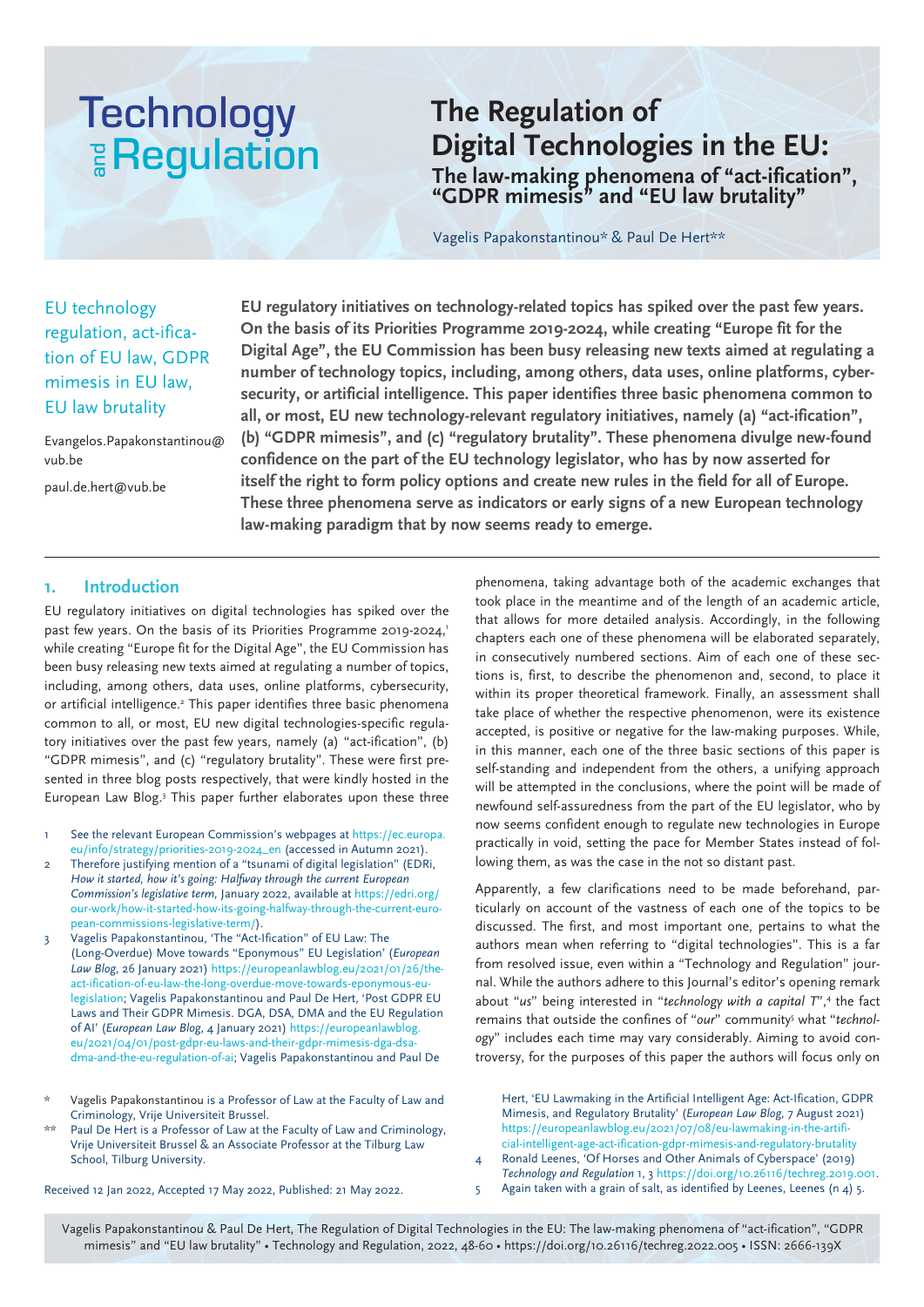information technologies, examining specifically newly released EU digital technologies' legislation. Consequently, it will be the Artificial Intelligence Act (AIA),<sup>6</sup> the Data Governance Act (DGA),7 the Digital Services Act (DSA),<sup>8</sup> the Digital Markets Act (DMA),<sup>9</sup> the Cybersecurity Act<sup>10</sup> (or the NIS Directive,<sup>11</sup> as appropriate each time) and the Data Act<sup>12</sup> that will form the basis of their analysis while substantiating each of the three above phenomena. It is however well understood that even under this clarification this remains a highly selective, if not arbitrary, (and perhaps also self-serving, in order to serve this paper's arguments) process. The authors will of course stand corrected, and accept any criticism, for any omissions of digital technologies-related EU legislation or, on the contrary, EU legislation that is here considered as such while it can also be perceived as not.

A second clarification refers to the necessary limitations of an academic paper aiming to bring under the same roof three disparate phenomena, in spite of the fact that each one of them builds upon unrelated, and important, fields of law. Each one of the phenomena outlined in this paper would normally first require a thorough presentation of the respective legal background and state-of-the-art ("act-ification" would require an analysis on EU law nomenclature, "GDPR mimesis" on EU data protection law and "regulatory brutality" would first need an analysis on the relationship between EU and Member State law), before proceeding to make the argument that it is currently met in EU technology-relevant new regulatory initiatives. Obviously, such a detailed analysis would exceed by far the confines of an academic paper, especially if the main argument is to be highlighted and assessed. In this context, only brief mention of legal theory background for each phenomenon will be made here, with the aim of serving the main argument – even at the cost of sacrificing academic comprehensiveness along the way.

Finally, the last clarification pertains to the naming *per se* of these law-making phenomena. All three names ("act-ification", "GDPR mimesis" and "regulatory brutality") ought to be perceived only as simple naming conventions. They ought not be taken literally. The term *brutality* is used to refer to EU Commission's regulatory-instrumentalist mind-set, as eloquently identified by Roger Brownsword.<sup>13</sup> Nobody (certainly not the authors) could ever accuse EU law of actual "brutal-

- 6 Proposal for a Regulation of the European Parliament and of the Council laying down harmonised rules on Artificial Intelligence (Artificial Intelligence Act) and amending certain Union legislative acts, COM/2021/206 final.
- Proposal for a Regulation of the European Parliament and of the Council on European data governance (Data Governance Act) COM/2020/767 final.
- 8 Proposal for a Regulation of the European Parliament and of the Council on a Single Market For Digital Services (Digital Services Act) and amending Directive 2000/31/EC COM/2020/825 final.
- 9 Proposal for a Regulation of the European Parliament and of the Council on contestable and fair markets in the digital sector (Digital Markets Act) COM/2020/842 final.
- 10 Regulation (EU) 2019/881 of the European Parliament and of the Council of 17 April 2019 on ENISA (the European Union Agency for Cybersecurity) and on information and communications technology cybersecurity certification and repealing Regulation (EU) No 526/2013 (Cybersecurity Act), OJ L 151, 7.6.2019.
- 11 Directive (EU) 2016/1148 of the European Parliament and of the Council of 6 July 2016 concerning measures for a high common level of security of network and information systems across the Union, OJ L 194, 19.7.2016 (NIS Directive).
- Proposal for a Regulation of the European Parliament and of the Council on harmonised rules on fair access to and use of data (Data Act), COM(2022) 68 final, 23.02.3022.
- 13 Roger Brownsword, *Law, Technology and Society: Re-Imagining the Regulatory Environment* (Routledge, Taylor & Francis Group 2019) 195.

ity", neither is the term "mimesis" used in its philosophical or artistic context. These three names originated from the needs of respective academic blog posts, but in the meantime, it was established that, for the moment at least, they serve their purpose well, in the sense that readers can almost immediately identify what is meant by them. It is to this end that their continued use is maintained also in this paper, however always paying attention at their limitations, and advising against taking them in their literal, scientifically accurate, meaning.

# 2. The "act-ification" of EU technology-rele-<br>vant law: Eponymous vs. anonymous (num-<br>bered-only) EU legislative acts

### 2.1 The change of paradigm by the EU when regu- lating technology: "act-ification" at play

An emerging trend among EU lawmakers is to release eponymous new pieces of legislation for the regulation of digital technologies. These carry an easily identifiable name on their title, as opposed to the, still dominant otherwise, rule that all new EU legislation is anonymous, in the sense that it is only (consecutively) numbered. Specifically, the Commission over the past few years has released proposals for an Artificial Intelligence Act, a Digital Services Act, a Digital Markets Act, and a Data Act, while a European Cyber Resilience Act<sup>14</sup> is in the making. These important new regulatory initiatives followed the steps of the Data Governance Act and the Cybersecurity Act of 2019. The new trend shall be referred to in this analysis as "act-ification" of EU law, because of the recent surge on new EU "Acts".15

For the purposes of this analysis, eponymous EU laws are considered only those that formally and officially carry a name in their title. This is accomplished by means of parentheses that follow the "normal" name of the statute in question. In fact, the statute's name is provided in these parentheses, while the text preceding them describes their subject-matter.<sup>16</sup> If this is the case, the term "act" is a clear winner to any other alternative, such as "law" (see, for example, the European Climate Law<sup>17</sup>). The only competitor to such act-ification is the term "Regulation" itself, as, most notably, in the case of the General Data Protection Regulation (the "GDPR")<sup>18</sup> and the, still draft, ePrivacy Regulation.19 However, as the above examples demonstrate, the EU Com-

- 14 On 16 March 2022 the European Commission launched a public consultation "to gather the views and experiences of all relevant parties on the forthcoming European Cyber Resilience Act" (Press Release, 16 March 2022).
- 15 Taking into account developments until the time of publication of this paper, it could be claimed that the act-ification phenomenon became dominant in 2020 (broadly coinciding with the appointment of a new European Commission, in late 2019). After 2020, with the single exception of the NIS 2 Directive, all new regulatory instruments released by the Commission on digital technologies have been, effectively, act-ified.
- 16 In the same manner, simple and concise wording in the title of an EU act does not qualify. In this context, we were mistaken to classify the Regulation to serious cross-border threats to health (COM(2020) 727 final) and the Directive on the resilience of critical entities (COM/2020/829 final) in our blog post under the same phenomenon, because these two instruments merely carry a simplified name – they do not carry a formal title in parentheses, accompanying their description.
- 17 Proposal for a Regulation of the European Parliament and of the Council establishing the framework for achieving climate neutrality and amending Regulation (EU) 2018/1999 (European Climate Law) COM/2020/80 final.
- Regulation (EU) 2016/679 of the European Parliament and of the Council of 27 April 2016 on the protection of natural persons with regard to the processing of personal data and on the free movement of such data, and repealing Directive 95/46/EC (General Data Protection Regulation) OJ L 119, 4.5.2016.
- 19 Proposal for a Regulation of the European Parliament and of the Council concerning the respect for private life and the protection of personal data in electronic communications and repealing Directive 2002/58/EC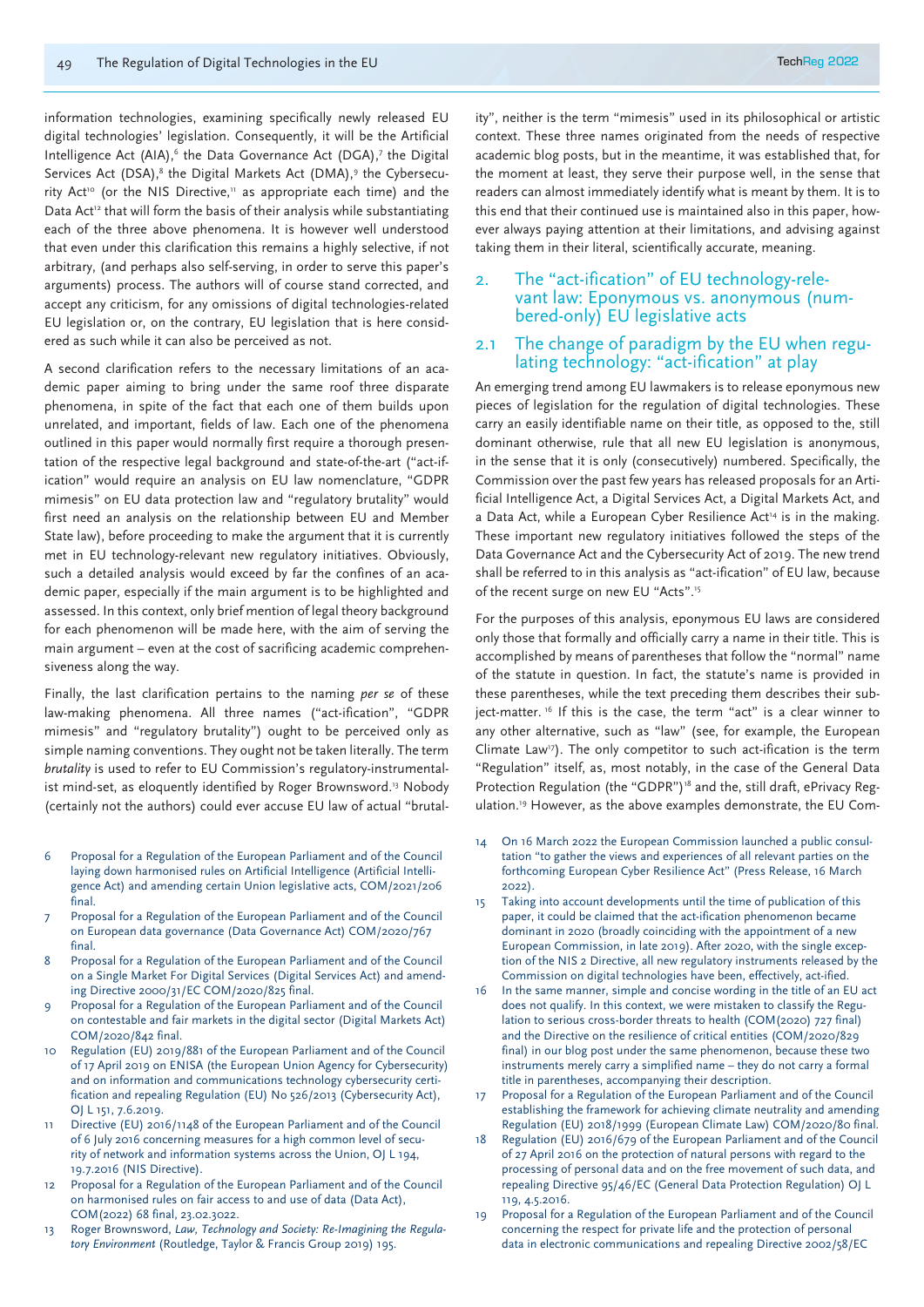mission has shown recently a strong preference towards the term "act" whenever naming a (draft) Regulation, although it would have been entirely possible to follow the example of the GDPR instead.

In all fairness, eponymous EU legal acts were not unheard of in the past. For example, the telecommunications and data protection community has long been acquainted with the ePrivacy Directive (or, more accurately, the "Directive on privacy and electronic communications").20 Well-known is also the eCommerce Directive.21 However, these by no means constituted either the rule or even a frequent occurrence. In their vast majority even famous EU laws only carried an informal name, that was formally used also by EU law-makers themselves (ie. the Commission) despite hesitating to include it in their formal title. For example, the NIS Directive that was released as late as in 2016, has been known as such by the Commission and practitioners alike,<sup>22</sup> despite of the fact that it does not carry this name on its title. On the contrary, the Commission could have rectified this situation in its amendment, still under discussion at the time of drafting this paper, that is conveniently referred to as "NIS 2" without nevertheless this name being introduced in its title.<sup>23</sup>

The examples of the NIS and NIS 2 Directives bring forward one more nuance of this phenomenon: In practice, it is Regulations that are "act-ified" by the EU legislator, not Directives. Perhaps this differentiation is nowhere more evident than in the case of the GDPR and the Data Protection Law Enforcement Directive.<sup>24</sup> While both instruments were released in 2016 at the same time, the Regulation did carry a formal name ('GDPR') while the Directive did not. Effectively, the Directive soon enough acquired a name as well, the "Data Protection Law Enforcement Directive",<sup>25</sup> but this is not a formal one. Taking into account also the NIS and NIS 2 examples above, it could be argued that this is a conscious choice by the EU legislator. Perhaps at an esoteric level the EU legislator views only Regulations as laws, on account of their direct effect, while Directives, that need to be applied at Member State level through local laws, do not merit such treatment. Whether this is a fruitful or not approach will be examined below, under 2.3.

Is this change of paradigm in EU law-making a digital technologies-exclusive phenomenon? Or is act-ification met in other fields of newly released EU law as well? While the authors do not claim knowledge of

(Regulation on Privacy and Electronic Communications), COM/2017/010 final.

- 20 Directive 2002/58/EC of the European Parliament and of the Council of 12 July 2002 concerning the processing of personal data and the protection of privacy in the electronic communications sector (Directive on privacy and electronic communications), OJ L 201, 31.7.2002.
- 21 Directive 2000/31/EC of the European Parliament and of the Council of 8 June 2000 on certain legal aspects of information society services, in particular electronic commerce, in the Internal Market ('Directive on electronic commerce'), OJ L 178, 17.7.2000.
- 22 See, for example, the relevant webpages by the Commission at https:// digital-strategy.ec.europa.eu/en/policies/nis-directive or the relevant webpages of ENISA at https://www.enisa.europa.eu/topics/nis-directive (both accessed in Autumn 2021).
- 23 Proposal for a Directive of the European Parliament and of the Council on measures for a high common level of cybersecurity across the Union, repealing Directive (EU) 2016/1148, COM/2020/823 final.
- Directive (EU) 2016/680 of the European Parliament and of the Council of 27 April 2016 on the protection of natural persons with regard to the processing of personal data by competent authorities for the purposes of the prevention, investigation, detection or prosecution of criminal offences or the execution of criminal penalties, and on the free movement of such data, and repealing Council Framework Decision 2008/977/JHA, OJ L 119, 4.5.2016.
- 25 See the Commission's relevant webpages at https://ec.europa.eu/info/ law/law-topic/data-protection/data-protection-eu\_en (accessed in Autumn 2021).

all fields of EU law, they would most likely reply in the positive: This indeed seems like a technology-only phenomenon, specifically aimed at regulating digital technology. Newly released laws in other fields of EU law are not so frequently named, if at all. For example, in EU banking and financial services law<sup>26</sup> legal instruments that were recently released, although rather suitable for making eponymous, decidedly avoided to do so.<sup>27</sup> Or, in the consumer protection law field recently released legal instruments that are referred to by name in the Commission's webpages<sup>28</sup> fail to carry such name formally in their respective titles. Same is the case in EU energy law, where, for example, the, informally named, Network Code on Electricity Emergency and Restoration,<sup>29</sup> is effectively a Regulation without a relevant title.<sup>30</sup>

The act-ification of newly released EU legislation on digital technologies becomes an all the more noteworthy phenomenon if one takes into account that Art. 288 TFEU does not speak of acts. Instead, it only mentions "regulations, directives, decisions, recommendations and opinions". Consequently, while the EU legislator follows the letter of Art. 288 (the persistent choice of Regulations to regulate new technologies to be discussed later, within the "EU law brutality" context under section 4), it consciously and persistently formally names them, using at all times the term act. In spite of the term "act" not appearing in the Treaties (other than as in "legislative acts") and the EU's Joint Practical Guide (JPG) disallowing the use of short titles in the manner preferred by the EU legislator (see 2.2), the fact remains that within new technologies, specifically digital regulation, act-ification is (almost invariably) at play. While the question why nomenclature in this case matters will be elaborated in section 2.3, a brief, but necessary, diversion will first be attempted into the naming mechanism of EU legislation, in order to demonstrate that the EU legislator apparently considers act-ification so important as to insist in it although this law-making technique is frowned upon by the relevant EU style guides, if not squarely forbidden.

#### **2.2 Short titles in EU legislative acts**

Titles are given to EU legislative acts according to the EU's Interinstitutional Style Guide (the "Guide").<sup>31</sup> The Guide is released by the Publications Office of the European Union, that carries, among others, the mandate to "standardize formats" and "harmonise the presentation of publications".32 According to the Guide, the full title of an act comprises: (a) the type of act (regulation, directive, etc.), (b) the number, (c) the name of the institution which adopted it, (d) the

- 26 See the Commission's relevant webpages at https://ec.europa.eu/info/ law/law-topic/eu-banking-and-financial-services-law\_en (accessed in Autumn 2021).
- 27 See, for example, the Regulation (EU) 2019/1238 of the European Parliament and of the Council of 20 June 2019 on a pan-European Personal Pension Product (PEPP) PE/24/2019/REV/1, OJ L 198, 25.7.2019, that could have included a full title in the parenthesis but it failed to do so, limiting itself only to the PEPP initials.
- 28 See for example the Consumer protection cooperation Regulation (Regulation (EU) 2017/2394) or the Injunctions Directive (Directive (EU) 2020/1828) as referred to in the relevant Commission's webpages at https://ec.europa.eu/info/law/law-topic/consumer-protection-law\_en (accessed in Autumn 2021).
- See the relevant Commission's webpages at https://eur-lex.europa.eu/ legal-content/EN/TXT/?uri=legissum%3A4385118 (accessed in Autumn 2021).
- 30 Commission Regulation (EU) 2017/2196 of 24 November 2017 establishing a network code on electricity emergency and restoration C/2017/7775, OJ L 312, 28.11.2017.
- 31 European Union, Interinstitutional Style Guide, Publications Office of the European Union, 2011.
- 32 See its relevant webpages at https://publications.europa.eu/code/en/en-000800.htm (accessed in Autumn 2021).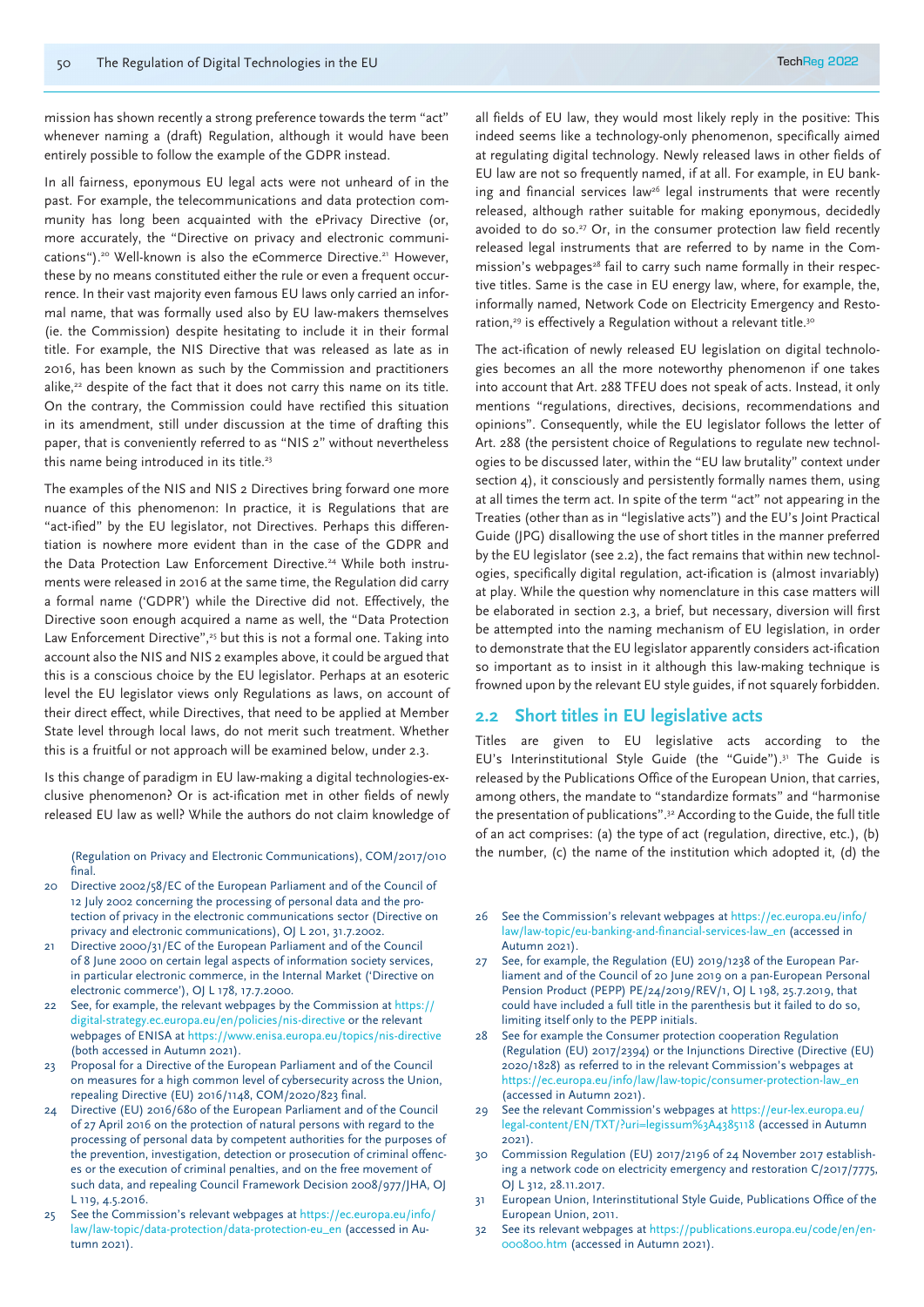date of signature, and (e) an indication of its subject-matter.33 In addition, "where the title of an act is amended by another act or is the subject of a corrigendum, the amended or corrected title should always be cited thereafter".34 Implementation of the above has led to the multiline titles of EU legislative acts with which we are acquainted today.

Additional guidance on the titles of EU legislative acts is provided in the EU's Joint Practical Guide (the "JPG").35 After clarifying that "the 'title' comprises all the information in the heading of the act which serves to identify it",<sup>36</sup> the JPG continues to suggest that "the title of an act shall give as succinct and full an indication as possible of the subject matter which does not mislead the reader as to the content of the enacting terms. Where appropriate, the full title of the act may be followed by a short title".37 Consequently, within EU nomenclature it is in the "short title" of legal acts where the phenomenon of act-ification is identified. Similarly, titles of EU legal acts are distinguished between the "full title" (points (a) to (e) above), the "title proper" (only point (e)), and their "short title", if any.38

The JPG is quite discouraging as regards short titles of EU legal acts: "A short title for an act is less useful in Union law — where acts are identified by a combination of letters and numbers (for example '(EU) 2015/35') — than in systems which do not have such a system of numbering. In certain cases, however, a short title has come to be used in practice (for example, Regulation (EC) No 1234/2007 = 'Single CMO Regulation'). Despite the fact that it may seem a simple solution, referring to acts by a short title creates risks for the accuracy and coherence of legal acts of the Union. This method should therefore only be used in specific cases where it significantly aids the reader's understanding".39

Apparently, there are two ways to introduce short titles in EU legislative acts, either in their full title or in their body. The JPG is even more condemning as regards short titles appearing on the full title of an act: "The creation of a short title when an act is adopted by adding it after the title of the act should be avoided, since it only renders the title more cumbersome, without actually resolving the question of whether or not the short title should be used, either in the act which created it or in subsequent acts. While the risks outlined in point 8.4 must always be borne in mind, it is possible to refer to an act by using a short title in order to make it easier to understand the act in which the reference is made. In this case, the short title chosen will have to appear in brackets in the body of the text of the act in which the reference is made, like any other abbreviation".40

While the merits of introducing short titles in digital technologies-related new EU legal acts will be discussed in the section that immediately follows, here it should be noted that the JPG does not provide any justification for its sweeping condemnation of short titles. Short titles are customarily used in the USA, although federal laws are numbered anyway.41 In addition, it is not clear how addition of a short title "ren-

33 See Section 2.1 of the Interinstitutional Style Guide.

34 Ibid.

- 35 European Union, Joint Practical Guide of the European Parliament, the Council and the Commission for persons involved in the drafting of European Union legislation, Publications Office of the European Union, 2015.
- 36 See Guideline 7.1 of the Joint Practical Guide.
- 37 Ibid, Guideline 8.
- 38 See also idib, Guideline 8.6.
- 39 Idib, Guideline 8.4.
- 40 Ibid, Guideline 8.5.
- 41 See also Renata EB Strause and others, 'How Federal Statutes Are Named' 105 *Law Library Journa*l 24. The discussion on the usefulness of short titles in legislative act is an old one, see, for example, A Symonds, 'The Mechanics of Law-Making' London 1835 (47).

ders the title more cumbersome" while at the same time unnecessary information for the identification of a legal act is mandatorily included in its title, such as the institution(s) releasing it or any acts that are amended by it. Furthermore, the formalistic approach of the JPG is unmissable: Whether or not the short title should be used in the same act which created it or only thereafter is really a legalistic, trivial issue whose reply (that could go either way without any serious implications) is ultimately of minor importance when compared to the benefit the JPG itself admits, namely enhancing understanding. Finally, it should be noted that the JPG's request to include the short title in the body of an EU legal act and not in its full title has not been followed not only by any one of the abovementioned eponymous EU legal acts, but also(!) by its own example (the "Single CMO Regulation", that includes its short title in its full title).<sup>42</sup> At any event, in spite of the JPG's explicit (negative) approach, in the recent past the EU legislator has been consciously and persistently applying an act-ification approach while regulating digital technologies. An attempt to understand why such act-ification is as important to it to choose to deviate from the JPG is attempted in the following section.

#### **2.3 Is "act-ification" when regulating technology in the EU helpful?**

The obvious benefit of act-ification refers to awareness. Except to expert practitioners, numbers are hard to remember and use. It is one thing to refer to the "GDPR" and another thing to refer to "Regulation 2016/679". Short titles make it easier for the general public to refer to, and therefore use, legal acts in their daily lives.<sup>43</sup> This benefit ought not be underestimated. As noted by Mariachiara Tallacchini, public involvement and engagement has become the dominant paradigm in European institutional discourses.44 However, the same author found out that similar exercises "have been mostly framed through highly specialized languages, with no concern for ordinary citizens and accessibility of the contents of the consultation".45 If this is unavoidably the case in specialised, sector-specific legislation, when it comes to ambitious pieces of legislation that aim to regulate large swathes of everyday lives (such as, for example, the GDPR) it is important that their addressees can refer to them by name, in an accessible and memorable format. Recourse to a law is only possible when its intended recipients know it exists and are able to refer to it. Although sector-specific regulation addressed to a closed circle of stakeholders may employ whatever nomenclature it wishes, when large parts (or all) of society are the addressees of a certain piece of legislation ease of reference becomes of central importance.

Public awareness becomes particularly important whenever the EU is regulating digital technologies. Because technology invariably affects the operation of the Internal Market, regulating it falls within EU law competence. The EU has basically two regulatory vehicles to regulate digital technologies, either by means of Directives or Regulations. In

- 42 Council Regulation (EC) No 1234/2007 of 22 October 2007 establishing a common organisation of agricultural markets and on specific provisions for certain agricultural products (Single CMO Regulation), OJ L 299, 16.11.2007.
- 43 This is a topic well developed in the USA, where naming statutes is the norm for reasons of awareness, accessibility and simplicity of reference (see, indicatively, Strause and others (n 47) 7ff.; Mary Whisner, 'What's in a Statute Name?' (2005) 97 *Law Library Journal* 182; Kent Olson, Aaron Kirschenfeld and Ingrid Mattson, *Principles of Legal Research* (3rd edition, West Academic Publishing 2020) 63].
- Mariachiara Tallacchini, 'Medical Technologies and EU Law: The Evolution of Regulatory Approaches and Governance' in Marise Cremona (ed), *New technologies and EU law* (Oxford University Press 2017) 33.
- 45 Tallacchini (n 44) 33.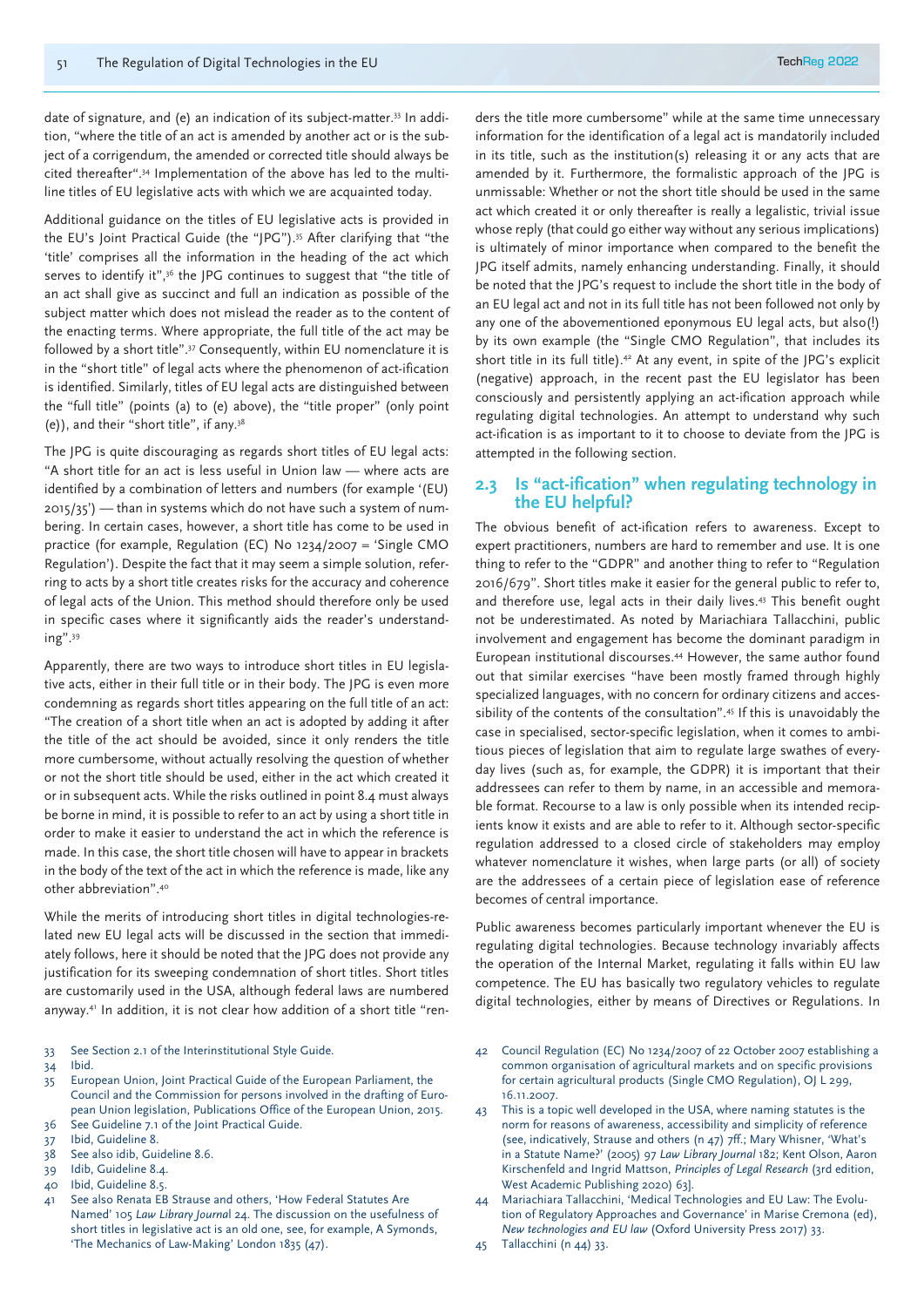the not-so-distant past, Directives seemed to have been the obvious choice in this regard:<sup>46</sup> After all, personal data protection,<sup>47</sup> e-priva $cy,48$  cybersecurity,  $49$  databases,  $50$  and e-commerce $51$  were all regulated by respective Directives until recently. Nevertheless, this is no longer the case: Since the release of the GDPR, Regulations have been the preferred regulatory instrument of the EU when regulating digital technologies. In practice, out of the aforementioned fields those who have witnessed their Directives being amended over the past few years (effectively, all with the exception of databases) have seen such amendment being performed through Regulations, not new Directives. Among them, the eCommerce Directive figures prominently, because its basic principles, that have had an important effect in regulating the internet,<sup>52</sup> are by now incorporated into an act (the DSA) and not a directive. It therefore appears that the EU, foreseeing harmonization problems, has been replacing Directives, that are apparently bound to perpetuate, if not exacerbate, the problem, with Regulations, whose direct applicability promises to resolve it once and for all. Under this perspective, if indeed harmonization is aimed at when regulating digital technologies in the EU, the use of Regulations appears to be a reasonable policy choice.

In this context, act-ification of all EU digital technologies-relevant law seems helpful. Regulations are directly applicable; Unlike Directives they do not need Member State laws to become applicable on the ground of EU Member States. In the past, when that was the case, public attention was turned to national, not EU, acts. For example, in the personal data protection field everybody in Europe knew of its existence however through reference to their national laws, not to the 1995 EU Data Protection Directive. On the contrary, once the GDPR was released each European became immediately acquainted with it by name.53 By now public attention is captured by the GDPR, not each European's respective national law, although each Member State has invariably enacted one. Because it is the GDPR that directly applies and regulates relationships on the European streets, Europeans learned to refer to it directly instead of their national legislation. The same will presumably be the case with all other EU newly released draft Regulations, whenever they come into effect.

Once the act-ification process has been completed and all these instruments come into effect they will ultimately create a new European public space for the regulation of digital technologies. They will create a comprehensive European legal framework for the regulation of information technologies that will apply directly to all Europeans. This will inevitably move the public space, at least as regards digital technologies, from the local to the regional. It will no longer be national but EU law that will regulate directly the digital lives of Europeans, and Europeans will need to be aware of it. In order to do so, Europeans

- 46 See, however, the Council Framework Decision 2008/977/JHA of 27 November 2008 on the protection of personal data processed in the framework of police and judicial cooperation in criminal matters, OJ L 350, 30.12.2008.
- See Directive 95/46/EC of the European Parliament and of the Council of 24 October 1995 on the protection of individuals with regard to the processing of personal data and on the free movement of such data, OJ L 281, 23.11.1995 (the "1995 EU Data Protection Directive").
- 48 See the ePrivacy Directive (n 20).
- 49 See the NIS Directive, (n 11).
- 50 See Directive 96/9/EC of the European Parliament and of the Council of 11 March 1996 on the legal protection of databases, OJ L 77, 27.3.1996. 51 See the eCommerce Directive, (n 21).
- 52 See the Explanatory Memorandum of the DSA (n 8) 2 and 7.
- 53 See the Special Eurobarometer 487a (2019) on the GDPR, whose main finding was that "More than two thirds of Europeans have heard of GDPR".

will need a memorable name to refer to. The term "act" denotes a law to any European, bypassing therefore national law nomenclature and local legal cultures. Similarly, avoidance of the term "Regulation" means that Europeans will not need to dive into the intricacies of EU law on whether a Directive or a Regulation is meant.<sup>54</sup> As such, therefore, EU's decision to release eponymous legislation for the regulation of digital technologies seems justified. Public awareness requirements mandated this policy option. Furthermore, preference to the term "act" rather than law seems equally justified, because the former is expressly referred to in the Treaties<sup>55</sup> and, as such, it has also found its way into the Guide and the JPG. In this context, act-ification of EU law means that the European public space that will soon be *de facto* created will become accessible not only to EU law experts but to its true recipients as well, the general public.

### **3. "GDPR mimesis" in (all?) EU technology-re- lated regulatory initiatives**

#### **3.1 "GDPR mimesis": Has the GDPR's success dulled the EU legislator's imagination?**

A second phenomenon that is viewable in the digital technologies-relevant regulatory texts examined above is "GDPR mimesis". The term "mimesis" is, of course, not used here in its literary, artistic meaning: in its true context it denotes "the act of representing or imitating reality in art, especially literature".<sup>56</sup> In this case, however, it is used purely to signify imitative representation.<sup>57</sup> The phenomenon of "GDPR mimesis" would therefore mean that new regulatory texts specifically aimed at regulating digital technologies imitate the GDPR.

To be able to identify GDPR mimesis we first need to distinguish the object of such imitative representation. In other words, what is there so unique in the GDPR that other regulatory texts strive to imitate.<sup>958</sup> While the EU personal *data protection acquis* and its embodiment in the GDPR will be examined in the immediately following subchapter, here it is noted that GDPR mimesis refers to the GDPR's regulatory approach. This is unique, and therefore identifiable, in the sense that, as noted by Yeung and Bygrave, "our examination of the GDPR's architecture [...] also demonstrates that the regime which the GDPR establishes is not readily characterized in terms of the kinds of binary distinctions often relied on in attempts to classify regulatory norms, modalities and

- 54 Theoretically, a Directive could also carry the name "act", although, as seen under 2.1, this has not been the case so far.
- 55 See Art. 289 TFEU, referring expressly to "legislative acts".
- 56 Definition of mimesis from the Cambridge Advanced Learner's Dictionary & Thesaurus, Cambridge University Press.
- 57 See Oxford's Lexico at https://www.lexico.com/definition/mimesis, although it could be argued that law-making is a form of art (see, particularly, H Xanthaki 'Drafting Legislation: Art and Technology for Rules of Regulation' (Hart 2014) 10ff.
- Thus making this a non-traditional exercise of comparative law, in the sense that instead of cross-border or cross-region comparative analysis of different legal instruments the provisions of same-jurisdiction legal instruments are examined with the purpose simply to reveal similarities; in addition, no policy recommendations are attempted either, thus replying in the negative Siem's basic question on "how far should the comparatist go"? (Mathias Siems, *Comparative Law* [2nd edition, (Cambridge University Press 2018] 27); From this point of view, the identification of the EU data protection acquis and its extrapolation onto other EU digital technologies' regulating instruments, basically formulating and then applying a high-level question ("are there similarities between the GDPR model and other EU models of regulating digital technologies?) would fall under a functionalist comparative law approach (Siems 32ff.). ; see also Koen Lemmens, 'Comparative Law as an Act of Modesty: A Pragmatic and Realistic Approach to Comparative Legal Scholarship' in Jacco Bomhoff and Maurice Adams (eds), *Practice and Theory in Comparative Law* (Cambridge University Press 2012) 319ff.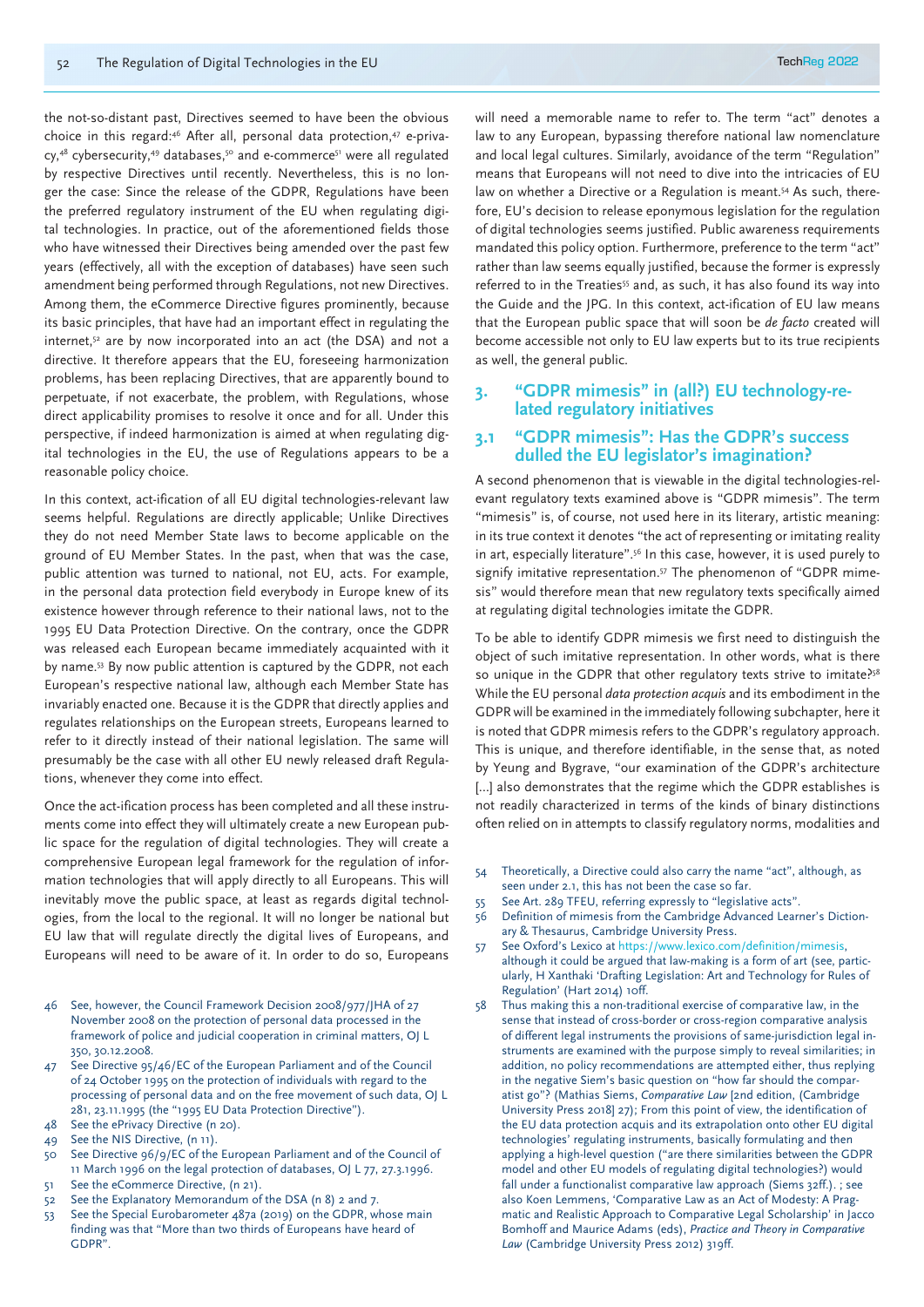techniques".59 If uniqueness *per se* is thus settled, in order to reply to the above question three basic forms of GDPR's "regulatory exceptionalism", and consequently types of mimesis, are hereunder identified: definitional, substantive, and institutional; it is these three that other technology-relevant EU regulatory instruments strive to imitate.

As regards definitional mimesis, the GDPR introduces a set of definitions that are not only unique to it but also create a specifically structured ecosystem whereby an identifiable decision-maker (the controller) affects passive recipients (data subjects) directly or through intermediaries (processors) while performing a specific, unique to the ecosystem act (processing of personal data).<sup>60</sup> As regards substantive mimesis, the GDPR sets its substantive law in terms of general principles and case-specific rules that are highly distinguishable, if not unique, to it. Finally, as regards institutional mimesis, the GDPR introduces an (again unique, in the sense of exclusive) new administrative system for its monitoring and enforcement. Consequently, it is against these criteria that each of the above instruments needs to be assessed in order to establish whether the phenomenon of GDPR mimesis occurs or not. However, it should be noted that is the totality of these three components that make up the GDPR mimesis phenomenon.<sup>61</sup> While it is true that each one of the above elements is not unique to the GDPR and that a number of other, unrelated EU laws also include in their bodies, for example, a set of case-specific definitions and/or establish a new public authority, it is their combined appearance that decides whether a new legal instrument imitates the GDPR or not. Positive resemblance needs to be visible, first, in their definitional approach, second, in their substantive provisions, and third, in the setting up of a new administrative monitoring mechanism. Only if all three conditions are met can GDPR mimesis be evidenced.

Keeping these in mind, in the case of the Data Governance Act the mirroring of the GDPR system is unmissable. As regards definitional GDPR mimesis, the DGA introduces a new, unique to it set of terminology in its Article 2, whereby "data holders" correspond to the GDPR's "controller", "data users" to "data subjects", and "data sharing" to "processing".<sup>62</sup> Then there is substantive mimesis: The DGA identifies a special set of principles to govern the provision of data sharing services<sup>63</sup> that resemble the principles relating to the process-

- 59 Karen Yeung and Lee A Bygrave, 'Demystifying the Modernized European Data Protection Regime: Cross-Disciplinary Insights from Legal and Regulatory Governance Scholarship' 16 *Regulation & Governance* 1 https:// doi.org/10.1111/rego.12401.
- See Article 4 of the GDPR.
- 61 In this context, resemblances to other instruments of EU law that are visible but only partial are not examined under this text. For example, Veale and Borgesius have identified stark similarities between AIA's approach to manipulative systems (in Article 5) and the Unfair Commercial Practices Directive (Directive 2005/29/EC, Michael Veale and Frederik Zuiderveen Borgesius, 'Demystifying the Draft EU Artificial Intelligence Act' 4 *Computer Law Review International* 99; Similarly, enforcement procedures in the AIA carry obvious influences by the CPC Regulation (Regulation (EU) 2017/2394).
- 62 This was not an obvious choice by the EU legislator. The DGA could have furthered, or even replicated the Open Data Directive (Directive (EU) 2019/1024, yet another example of EU Commission informally naming of a Directive but otherwise hesitating to include such name in its title, see above subsection 2.1 on the NIS Directive(s))) with whom it is obviously, and expressly, related (see its Explanatory Memorandum). Or, it could have stayed closer to the FAIR data principles, from which it expressly "drew inspiration". On the contrary, the EU legislator opted for a new set of definitions, introducing new actors and ignoring those of the PSI/ Open Data Directive regime, that broadly follow the allocation of roles in the GDPR.
- 63 See its Article 11.

ing of personal data in the GDPR;<sup>64</sup> The DGA, organizes a system for permitted data exports outside the EU<sup>65</sup> that reminds that one of the GDPR;<sup>66</sup> and, the DGA introduces a registry that each data processing organisation needs to keep internally, $67$  that very much resembles the equivalent in the GDPR.<sup>68</sup> It should also be noted that the DGA relies heavily on a notification system,<sup>69</sup> that constituted the norm in the personal data protection field since the 1995 EU Data Protection Directive<sup>70</sup> and was only abolished in the text of the GDPR. Finally, as regards institutional GDPR mimesis the DGA establishes new state "competent authorities" to monitor all of the above $71$  and also introduces a European Data Innovation Board<sup>72</sup> as a cooperation mechanism – the parallels to the GDPR monitoring and enforcement system at Member State and EU levels being obvious.

Similarly, the Data Act, that after all complements the DGA,<sup>73</sup> carries visible similarities with the GDPR. This is perhaps inevitable, given its scope: regulation of "access and use of data" unavoidably includes personal data as well.74 Notwithstanding overlaps in scope, however, GDPR mimesis is evidenced through definitional mimesis ("data holders"75 resembling the GDPR's "controllers" and "data recipients"76 the GDPR's "processors"), substantive mimesis (the Data Act's rights of users corresponding to the data subjects' rights of the GDPR), $\pi$  as well as, institutional mimesis (each Member State being obliged to designate a competent authority as responsible for the application and enforcement of the Data Act,<sup>78</sup> while DGA's European Data Innovation Board is to provide assistance wherever applicable).79

GDPR mimesis is also visible in the Commission's draft Artificial Intelligence Act.<sup>80</sup> Definitional mimesis may be evidenced through introduction of a new set of actors establishing an ecosystem that mimics that of the GDPR:<sup>81</sup> A "provider" is the decision-maker in this case, who either directly or through a series of intermediaries ("importer",

- 64 See its Article 5.
- 65 See its Article 30
- 66 See its Chapter V.
- 67 See its Article 18.
- 68 See its Article 30.
- 69 See its Article 10.
- 70 See its Section IX. It should of course be noted that the 1995 Directive merely replicated a system that was already known and used in all European countries that enacted personal data protection legislation since the 1970s.
- 71 See its Articles 12, 13 and Chapter V.
- 72 In its Article 26.
- 73 See its Explanatory Memorandum, p. 4.
- 74 See, most notably, its Article 1(3).
- 75 See its Article 2(6).
- 76 See its Article 2(7).
- 77 See, for example, its Article 4 par. 1 on the right of users to indirectly access data or its Article 18 on compliance with requests for data or its Article 11 on technical protection measures on unauthorized use or disclosure of data.
- 78 See its Article 31.
- 79 See its Article 27 par. 3.
- 80 Something that was obvious also in the legislative proposals by the Parliament that preceded its release (see Vagelis Papakonstantinou and Paul De Hert, 'Refusing to Award Legal Personality to AI: Why the European Parliament Got It Wrong' (*European Law Blog*, 25 November 2020) https://europeanlawblog.eu/2020/11/25/refusing-to-award-legal-personality-to-ai-why-the-european-parliament-got-it-wrong
- In spite of the external similarities of the AIA with the New Legislative Framework (NLF), that are after all explicitly admitted also in its Explanatory Memorandum, the GDPR rights-based approach is unmissable: nowhere in the NLF, for example, are economic operators burdened with the principle of accountability, nor are NLF's enforcement authorities obliged to be "impartial and objective" nor does NLF's Union Product Compliance Network resemble in any way the AIA's European Artificial Intelligence Board.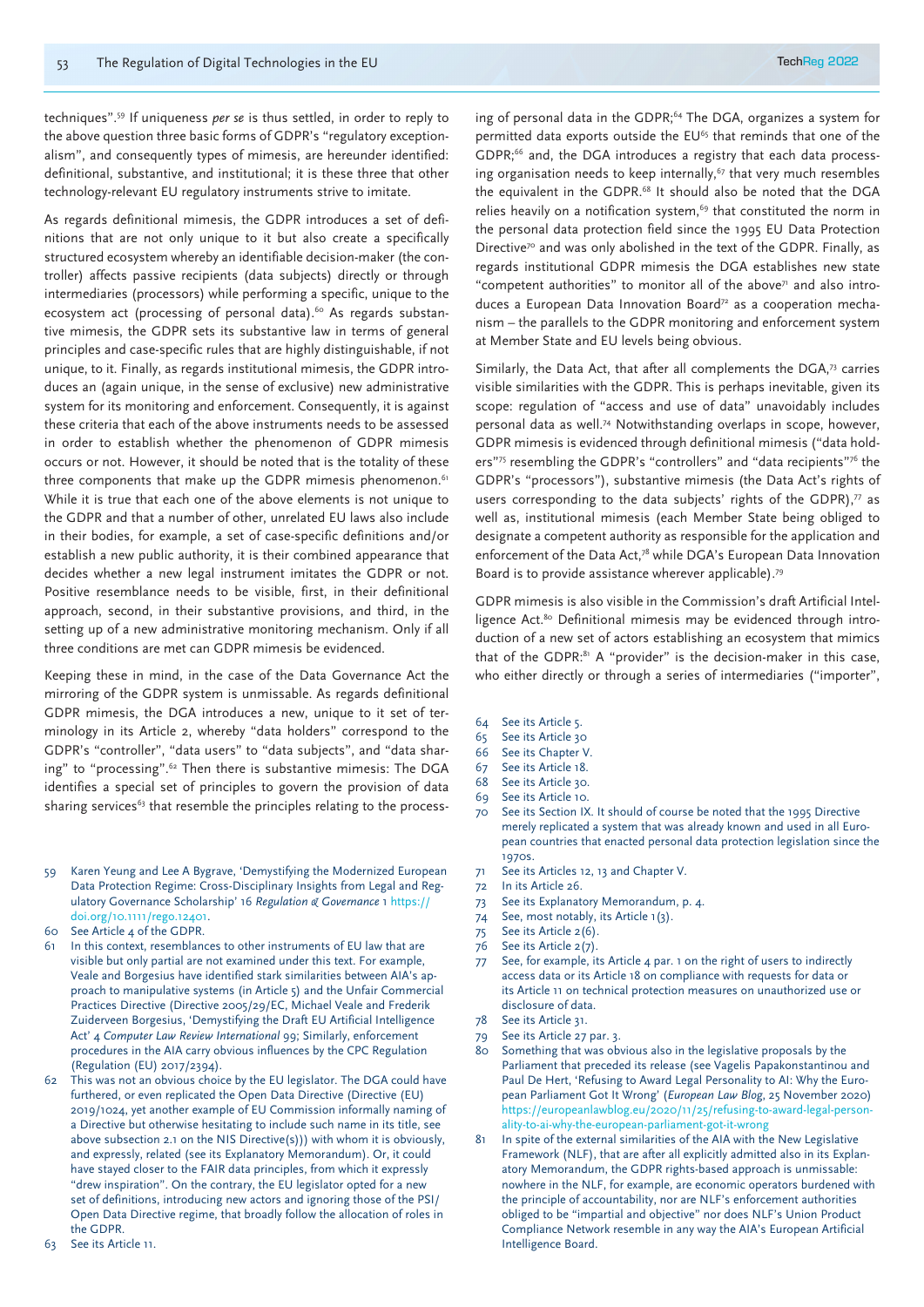"distributor", "authorized representative") affects passive recipients, the "users";<sup>82</sup> all of the above are engaged in using an "artificial intelligence system". From a substantive point of view, provisions in the draft AIA that are visibly affected by the GDPR (not including, of course, those provisions that directly refer to it, as is for example the case in Art. 10(5)) include, indicatively, the household exemption of Art. 3(4), the certification mechanisms (declarations of conformity and codes of conduct in Articles 48 and 69), the AI registration system, $83$  the mandatory appointment of representatives in the EU for any AI non-EU actors,  $84$  or, perhaps most importantly, the principle of accountability.  $85$ Finally, institutional GDPR mimesis comes in the AIA in the form of supervisory authorities to be established at Member State level,<sup>86</sup> that are to be coordinated at EU level by a Board – in this case, the European AI Board.<sup>87</sup>

GDPR mimesis, however, is only partially visible when it comes to the Digital Services Act (DSA) and the Digital Markets Act (DMA), both instruments to be examined together, in view of them constituting "the Digital Services Act package".88 At the same time as releasing its DGA draft the Commission also introduced its proposals for the Digital Services Act (DSA) and the Digital Markets Act (DMA). Both texts only partially resemble the GDPR model: in essence, although definitional and substantive mimesis are nowhere to be found, it could be claimed that the supervisory model introduced in the DSA, through the establishment of Digital Services Coordinators<sup>89</sup> to cooperate through a *quasi* one-stop-shop GDPR mechanism<sup>90</sup> and at EU level, through a European Board for Digital Services, fully qualifies for institutional GDPR mimesis. Why is there definitional and substantive GDPR mimesis missing for the DSA and the DMA? The reason could be attributed to path dependency: the DSA and the DMA, as was the case with the GDPR, have their own a long regulatory history. Particularly the DSA furthers and expands the eCommerce Directive. This e-Commerce Directive is an impressive text by its own merit that, same as the 1995 EU Data Protection Directive, withstood for more than twenty years the internet revolution that took place in the meantime. In other words, the aim-setting of the DSA and the DMA is entirely different: they aim at regulating the provision of services over the internet. Their objective is to protect consumers and offer legal certainty to sellers. Their definitions and substantive provisions could well be the result of path dependency within the same policy cycle, in the sense that they build on and further the aims and objectives of their predecessor, the e-Commerce Directive. While such path dependency is understandable, it might at the same time prejudice their approach; however, where an enforcement mechanism was missing from the e-Commerce Directive, their inspiration came directly from the GDPR, thus confirming their, admittedly partial, GDPR mimesis.

- 82 A most notable difference with the GDPR being that the AIA does not afford rights to users (see Veale and Borgesius (n 61) 111).
- 83 See Article 51 and 60 of the Artificial Intelligence Act.
- 84 See Article 25 of the Artificial Intelligence Act.
- 85 See, for example, Article 23 or Article 26(5) of the Artificial Intelligence Act.
- 86 See Article 3(42) and 59 of the Artificial Intelligence Act.
- 87 See Article 56 of the Artificial Intelligence Act.
- 88 See European Commission, Shaping Europe's Digital Future, The Digital Services Act package, available at https://digital-strategy.ec.europa.eu/ en/policies/digital-services-act-package
- 89 See Article 38 of the DSA.
- 90 See Article 45 of the DSA.

#### **3.2 The** *EU data protection acquis* **and its embodiment in the GDPR**

EU personal data protection law is a highly structured, and at times complex, legal system. From a hierarchical perspective at its top stands Article 16 TFEU, that is then consolidated for specific types of personal data processing through a number of regulatory instruments. The GDPR is only one among them; the Data Protection Law Enforcement Directive regulates personal data processing in the law enforcement field; Regulation 2018/1725 $91$  regulates the processing by EU organisations; a number of other instruments regulate either specific types of processing (e.g. relevant to Passenger Name Records – PNR) or specific agencies or bodies (e.g. Europol, Eurojust etc.). Countless other laws regulate personal data protection at Member State level. Nevertheless, it is the GDPR that has high-jacked global attention both in Europe and internationally. Perhaps because of its wide scope (it being accountable for most personal data processing operations) and its direct effect, the GDPR today constitutes the basic term of reference in order to denote EU personal data protection in general.

The GDPR does not hold its throne among all other EU data protection legal instruments unjustifiably. In essence, it embodies the EU basic regulatory approach to the processing of personal data. This approach was not created in 2016 but dates several decades back. In fact, it is built on premises as old as the first Hessian data protection act of 1970. Data protection laws were released during the 1970s and 1980s mostly with technology-regulation in mind. After an initial batch of similar laws was released during the 1970s (after Hesse followed Sweden, France and Germany), most other EU Member States followed during the 1980s. The formal EU approach to personal data processing came in 1995, through introduction of the 1995 EU Data Protection Directive. It is this Directive's approach that the GDPR expands and furthers, adapted to new technological and social challenges (most notably, taking into account that the 1995 Directive was drafted before the rise of the internet), encouraged of course by Article 16 TFEU that was introduced in 2008 through the Lisbon Treaty.

Consequently, the GDPR merely embodies (but does not, officially at least, formulate) the EU personal data protection system. It does so, however, in a most prominent manner, not only because of its fame and public acknowledgement, but also because of the detail of its provisions: compared to any other personal data protection instrument in effect in the EU today, the GDPR is the most comprehensive, most likely on account of its direct effect. Therefore, if it is accepted that anything like the "*EU data protection acquis*" has been formed by now, is needs to be looked for, first and foremost, in the text of the GDRP.

Whether an *EU personal data protection acquis* exists and, more importantly, what exactly it includes remains an open discussion. Its terminological existence ought not be doubted by now: The EDPS explicitly referred to it,<sup>92</sup> and the same has been the case in the not-so-distant past with the European Parliament.<sup>93</sup> The fact, however, that reference

- Regulation (EU) 2018/1725 of the European Parliament and of the Council of 23 October 2018 on the protection of natural persons with regard to the processing of personal data by the Union institutions, bodies, offices and agencies and on the free movement of such data, and repealing Regulation (EC) No 45/2001 and Decision No 1247/2002/EC, OJ L 295, 21.11.2018.
- 92 See, for example, the EDPS Opinion 2/2020, on the opening of negotiations for a new partnership with the UK, 24 February 2020.
- 93 See, for example, European Parliament, Resolution of 3 February 2016 containing the European Parliament's recommendations to the Commission on the negotiations for the Trade in Services Agreement (TiSA) (2015/2233(INI)) available at http://www.europarl.europa.eu/sides/ getDoc.do?pubRef=-//EP//TEXT+TA+P8-TA-2016-0041+0+DOC+XM-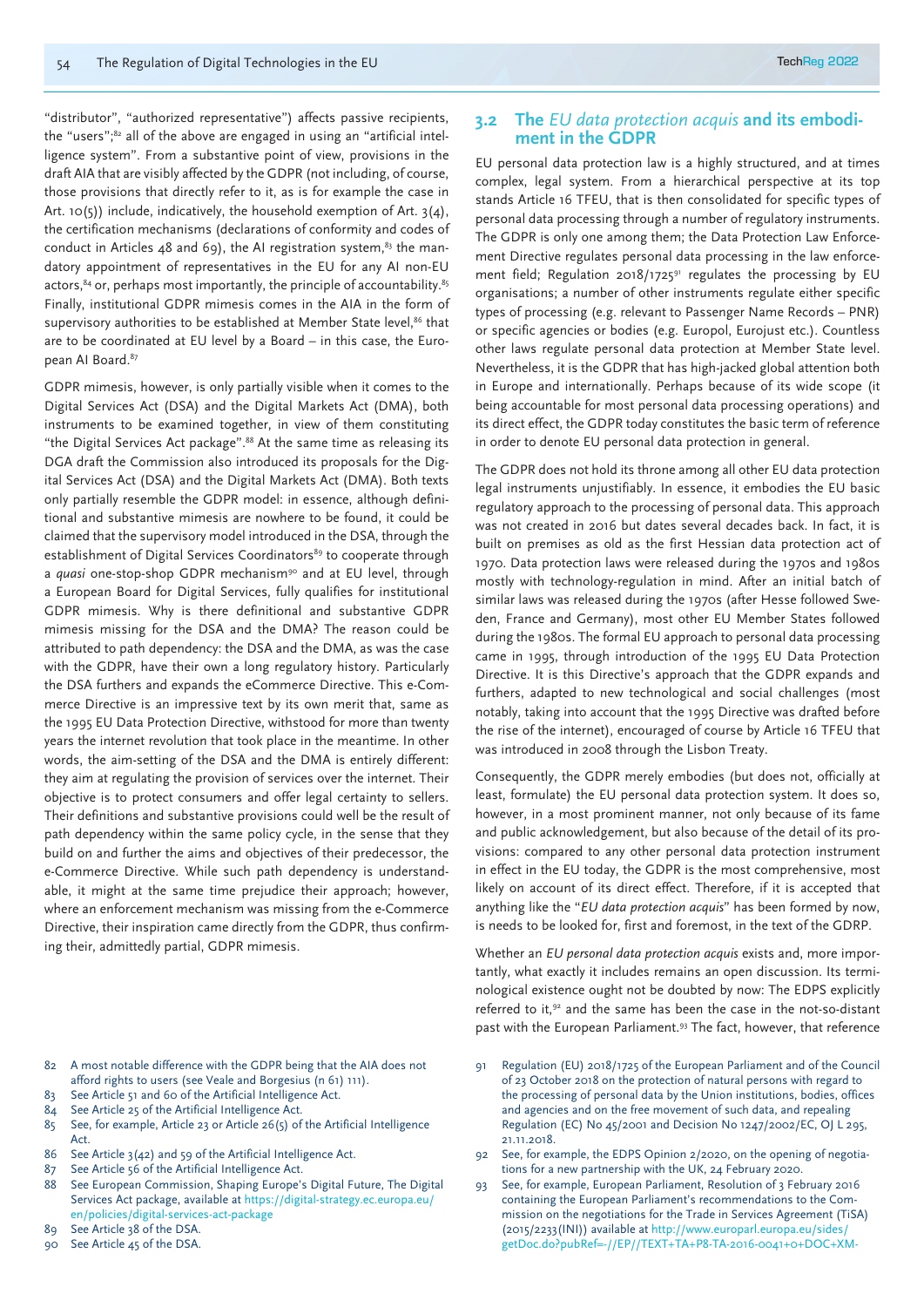has been made to it does not also mean that its exact contents have also been defined. All of the above references are made in passing, without any further guidance as to what it is exactly that they refer to. Consequently, what an EU data protection acquis includes, and what it does not, is anybody's guess. Assistance can neither be found at global indexes, because of their generality: the United Nations'94 or Greenleaf's<sup>95</sup> global metrics on countries that have enacted data protection legislation are fairly general in their classification criteria, understandably focusing more on the conditions under which any law qualifies as a data protection law than what exactly these laws include.

In view of the above, an *EU data protection acquis*, to be looked for in the text of the GDPR, would have to be derived through an analysis of its own provisions. Such an analysis divulges a well-known scheme by now: Building on a specialized, unique set of terms, a set of basic principles and case-specific rights are introduced, that are monitored by a specialized public agency. In some more detail, "data subjects" (meaning individuals) and "controllers" and "processors" (meaning those doing the processing) interact through "processing" of common or "sensitive" "personal information" (all terms closely, and uniquely, defined in the personal data protection context). This processing needs to be based on a set of special principles (e.g., fair and lawful processing, data minimization, purpose specification etc.). Special rights (e.g., information, access, rectification) need to be observed; specific regulatory tools (for example, impact assessments, data breach notifications, data exports' controls) complete the substantive law picture. All of the above are monitored by Data Protection Authorities, specialized state agencies that are established particularly for this purpose and carry out only this task. It is the totality of the above elements that formulates, to the authors' view at least and until a formal definition is released by the competent authorities, the *EU data protection acquis*.

Such an *acquis* is at the same time the unique identifier that sits at the basis of the GDPR mimesis phenomenon. As seen above, under subsection 3.1, GDPR mimesis may be identified through definitional, substantive and institutional striking resemblance of any new (digital technologies-related) EU initiative with the GDPR. Each one of these components corresponds to a distinct part of the EU data protection *acquis*. Its uniqueness and distinctiveness as met in the text of the GDPR consequently justifies identification of this phenomenon.

#### **3.3 Strength in multiplication or forced replication that will lead to dead ends?**

The GDPR mimesis phenomenon, were its existence accepted, raises inevitably the question whether the GDPR's success has dulled EU legislators' imagination, at least when it comes to the regulation of digital technologies. Is the GDPR's influence so dominant that each new EU regulatory initiative for technology and digital life is obliged to pay tribute to its *acquis* through replication? Is GDPR mimesis the only

L+V0//EN accessed in Autumn 2021, as well as, European Parliament, Resolution of 8 July 2015 containing the European Parliament's recommendations to the European Commission on the negotiations for the Transatlantic Trade and Investment Partnership (TTIP) (2014/2228(INI)), available at http://www.europarl.europa.eu/sides/getDoc.do?pubRef=-EP//TEXT+TA+P8-TA-2015-0252+0+DOC+XML+V0//EN (accessed in Autumn 2021).

- 94 See the UNCTAD's webpages on Data Protection and Privacy Legislation Worldwide, available at https://unctad.org/page/data-protection-and-privacy-legislation-worldwide, (accessed in Autumn 2021).
- 95 See Greenleaf, Graham, Global Data Privacy Laws 2021: Despite COVID Delays, 145 Laws Show GDPR Dominance (February 11, 2021). (2021) 169 *Privacy Laws & Business International Report*, 1, 3-5, UNSW Law Research Paper No. 21-60, Available at SSRN: https://ssrn.com/abstract=3836348 or http://dx.doi.org/10.2139/ssrn.3836348.

regulatory method when it comes to the regulation of digital technologies in EU law today?

An important point to be taken into account refers to the fact that the GDPR furthers a fundamental right, that of data protection. Consequently, as also noted by Yeung and Bygrave, "although the EU data protection regime is both technical and complex, drawing upon a range of techniques that combine both *ex ante* and *ex post* approaches, there is an underlying method to its apparent madness, underpinned by an overarching orientation that is primarily preventative".96 Accordingly, both the DGA (and the Data Act) and the Artificial Intelligence Act adopt a predominantly preventative, protective approach for individuals. Their main concern is not to foster innovation<sup>97</sup> or enlarge the market but to protect individuals. Therefore, it could be claimed that GDPR mimesis is a phenomenon that is not met in any and all new digital technologies-relevant regulation in the EU, but only in those instruments aimed primarily at protecting individuals against digital technologies' imagined countereffects. Most likely, it is this protective, preventative *raison d'être* that throws them into the arms of the GDPR, as a model par excellence in this regard.<sup>98</sup>

Is GDPR mimesis such a bad thing after all? Does it not make sense for EU legislators to copy a model that has demonstrably served its purposes well, placing the EU at the international forefront when it comes to protecting individuals from the unwanted consequences of technology? Arguably, it does not. From a legal-technical point of view complexity is increased. If all of the above initiatives come through, definitional mimesis with the GDPR would mean in practice that the same company could be a "controller" or "processor" under the GDPR, a "data holder" under the DGA, and a "developer" under the AIA. Similarly, under a substantive mimesis lens, obligations could also cut across texts, at times on the same subiect matter.<sup>99</sup> In this way, however, consistency – if it ever was an EU law objective at all, as most pertinently questioned by Brownsword<sup>100</sup> – would be substantially hampered. Finally, as regards institutional mimesis, is state agencies' inflation the EU response to digital technologies? Is it acceptable for the EU approach to new digital technologies to essentially comprise a highly structuralist, bureaucratic approach?

Even under a plain, human creativity perspective, mimesis is ultimately a bad thing. One is allowed, and indeed compelled, to stand on the shoulders of giants, but at some point he or she has to make his or her own contribution. Within a law making-context, Fuller has clarified that rules can be creative, but should be at least minimally clear and intelli-

- 96 Yeung and Bygrave (n 66).focusing on the General Data Protection Regulation (GDPR
- 97 For example, the AIA, an expansive text of altogether eighty-five articles, includes only three articles with "measures in support of innovation" (53- 55).
- Whether this culminates into a European way to approach digital technologies in a preventative and defensive manner rather than in an exploitative and aggressive one (taking also into account the Commission's Declaration on European Digital Rights and Principles, COM(2022)28 final) merits further, comparative, research.
- 99 This is not an imagined risk; Already there is critical discussion on the relationship between the security requirements of EU data protection legislation and those of EU cybersecurity laws (see Dimitra Markopoulou, Vagelis Papakonstantinou and Paul de Hert, 'The New EU Cybersecurity Framework: The NIS Directive, ENISA's Role and the General Data Protection Regulation' (2019) 35 *Computer Law & Security Review*. Mark D. Cole, and Sandra Schmitz, The Interplay Between the NIS Directive and the GDPR in a Cybersecurity Threat Landscape (December 31, 2019). University of Luxembourg Law Working Paper No. 2019-017, Available at SSRN: https://ssrn.com/abstract=3512093 or http://dx.doi.org/10.2139/ ssrn.3512093).
- 100 Brownsword (n 13) 155.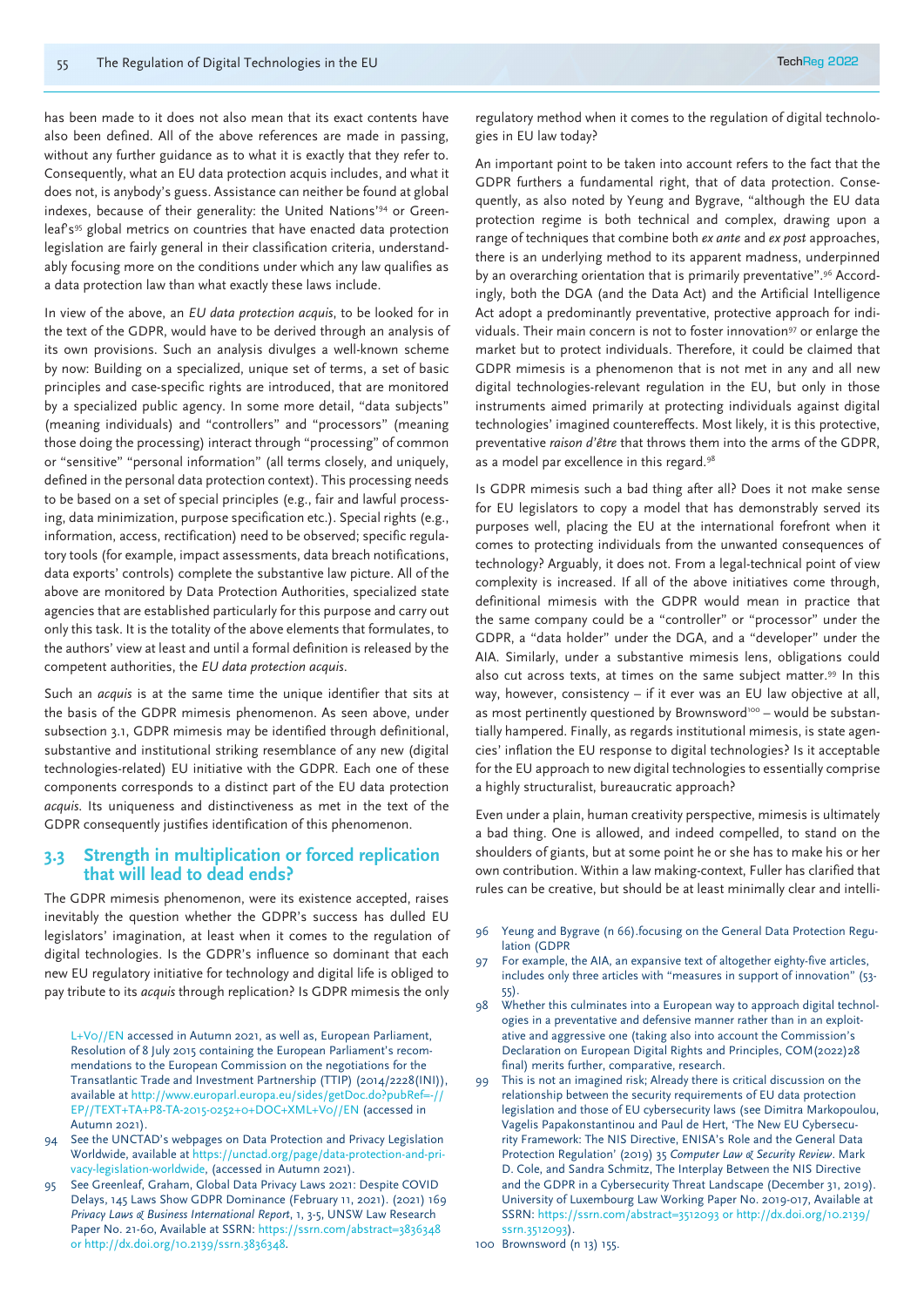gible, free of contradictions, relatively constant, and possible to obey.<sup>101</sup> Mimesis in any one of its forms (definitional, substantive or institutional), particularly among regulatory texts of different aims, scope and objectives, may lead to confusion through creation of unattainable public expectations. The GDPR has raised the bar considerably, for example educating individuals across Europe that a state agency can listen to their complaints and issue fines to infringers of their rights; An imitator, who also establishes such an agency but fails to equip it with similar powers, runs the risk of invoking GDPR mimesis without any of the GDPR benefits.

#### **4. EU law brutality when it comes to regulating new digital technologies**

### **4.1 Regulatory brutality in new digital technolo- gies-relevant EU laws**

The third phenomenon viewable in the technology-relevant regulatory texts examined above is "regulatory brutality". Here too, as was the case under GDPR mimesis, the term is not used literally: the authors under no circumstances claim that EU law is "brutal" or that EU law-making leads to "brutal" consequences for its recipients. Instead, the term is employed here within its "directness" and "difficulty" meaning:<sup>102</sup> "Regulatory brutality" denotes the almost complete disregard by the EU law-maker of Member States' own legal systems while regulating technology. In essence, new digital technologies-relevant regulatory initiatives by the EU legislator do not hesitate to introduce new terms, new procedures, new principles and new state mechanisms into Member States' legal system under a top-down approach that pays little attention to backwards compatibility's requirements.

The authors are of course aware that regulatory brutality in the above meaning is in principle impossible under EU law. Basic, fundamental safeguards underlie the whole EU edifice that are aimed at exactly that, the removal of any occasion where the EU disregards the legal systems of its Member States. This is achieved at the highest possible level both by means of fundamental principles and through institutional safeguards. Most notably, the fundamental principles of subsidiarity and proportionality<sup>103</sup> warrant that EU law pays attention to Member State law. From an institutional perspective, the participation of the Council of the EU in the EU law-making process warrants that Member State governments hold a decisive role while releasing new EU legislation. Similarly, the European Parliament is composed of directly-elected Members, thus warranting representation by Europeans in the same law-making process. Under these fundamental safeguards how could then one charge EU law, even when regulating new technologies, with regulatory brutality?

In fact, regulatory brutality neither contradicts the principles of subsidiarity and proportionality nor circumvents the Council or the Parliament. All the above safeguards are closely observed while releasing any new EU law, including these that regulate technology. Instead, regulatory brutality is noted not as regards the circumstances of their release but their substance, meaning their actual provisions. It is these provisions' "directness", "difficult(y)" and "indifference towards someone's feelings"104 (which in this case are the legal systems in effect in each Member State), that are characteristic to it. In practice, regulatory brutality occurs when completely new legal systems, comprising new

- 101 Lon L Fuller, *The Morality of Law* (Revised edition, Yale University Press 1969) 39.
- 102 See the definition of "brutal" in the Cambridge Academic Content Dictionary, Cambridge University Press.
- 103 See Article 5 of the Treaty on European Union.
- 104 See the definition of "brutal", above.

substantive law and new administrative mechanisms to apply it, are installed (or rather, superimposed) onto existing legal systems without much consideration for compatibility.

A few examples should illustrate this point better. In the field of cybersecurity EU law's first instrument was, arguably, the NIS Directive of 2016. The Directive introduced entirely new rules and definitions,<sup>105</sup> procedures,<sup>106</sup> and required from each Member State to establish internally a new state mechanism to apply its provisions.<sup>107</sup> At the time of its release most, if not all, Member States had no similar legislation in effect within their respective jurisdictions; at best, a few sectors (such as healthcare) had some obligations placed upon them by case-specific legislation,<sup>108</sup> but certainly nothing close to the scope of this new EU law. Consequently, an entirely new legal edifice had to be erected from scratch in each Member State, notwithstanding whether such Member State's legal system allowed for or was compatible to it. The same is the case in the DGA: It aims to introduce entirely new<sup>109</sup> rules and definitions,<sup>110</sup> principles,<sup>111</sup> and state mechanisms<sup>112</sup> that will be directly applicable onto Member States' legal systems notwithstanding of their readiness to receive them. Similarly, the AI Act too aims to impose upon Member States' legal systems new definitions,<sup>113</sup> new procedures<sup>114</sup> and principles,<sup>115</sup> as well as, a completely new state mechanism to apply all of the above.<sup>116</sup> In the past, similar has been the case, although on a much smaller scale, in the regulation of databases<sup>117</sup> or, even, ePrivacy legislation.

In all cases above regulatory brutality is showcased through introduction of new terms, new procedures, new principles, and new state mechanisms<sup>118</sup> into an already operating legal system under a topdown approach that pays little attention to compatibility requirements. Incompatibility can come in many forms. Notwithstanding budgetary constraints (new state mechanisms need money and human resources to run competently), legal constraints are subtler. For example, a specific new EU law term may be already defined in a Member State's law: e.g., it cannot reasonably be argued that such basic terms as "data" or "metadata" that are defined in the DGA have not been defined by any other Member State law so far. Or, it can be that a new EU law procedure directly contradicts existing procedures in certain Member States, for example while investigating an infringement or while

- 105 Namely, Digital Service Providers and Operators of Essential Services (see its Article 4).
- 106 Namely, mandatory development of a national strategy or incident notifications (see its Articles 7 and 14 respectively).
- 107 Namely, a new "national competent authority" and Computer Security Incident Response Teams (CSIRTs) (see its Article 8 and 9 respectively).
- 108 One should also keep in mind that EU law on critical infrastructures was issued as early as in 2008 (Council Directive 2008/114/EC), anticipating almost any Member State in this regard, therefore the same "brutality" phenomenon would be observed there too, although on a much smaller scale.
- 109 Nowhere in its Explanatory Memorandum does it mention any harmonization purposes among Member State laws.
- 110 See its Article 2.
- 111 See, most notably, the data altruism principle in its Chapter IV.
- 112 See its Article 12.
- 113 See its Article 3.
- 114 See, for example, classification of AI systems as high-risk.
- 115 See, for example, its Article 15.
- 116 See its Article 59.
- 117 Through the EU Database Directive, that introduced a *sui generis* right unheard of until then in Member States' national laws.
- 118 In the spirit of 'cooperative federalism', see Paul De Hert, 'EU Sanctioning Powers and Data Protection: New Tools for Ensuring the Effectiveness of the GDPR in the Spirit of Cooperative Federalism' in Stefano Montaldo, Francesco Costamagna and Alberto Miglio (eds), *EU Law Enforcement The Evolution of Sanctioning Powers* (Routlede 2021) 313.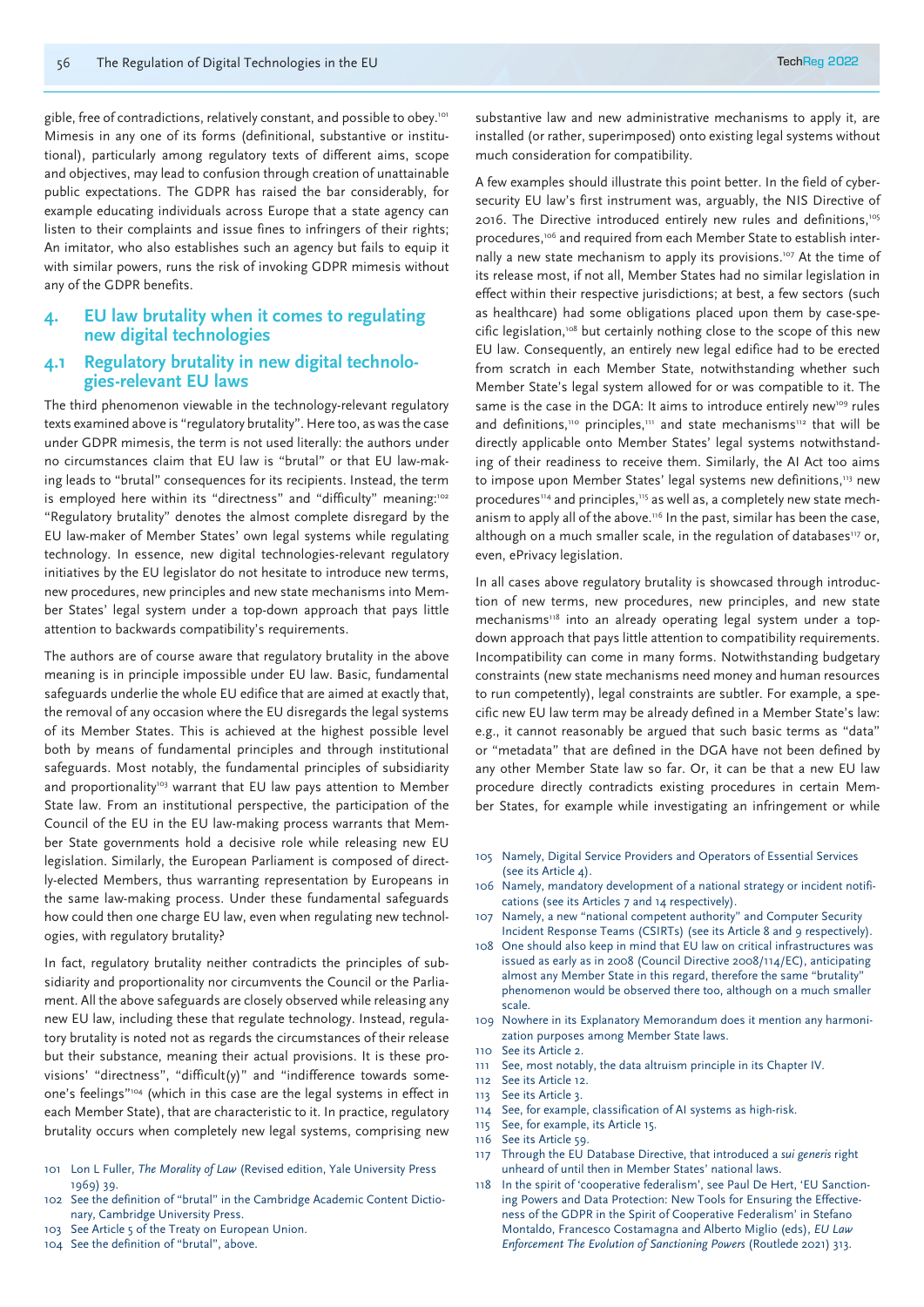establishing "main establishment" of legal entity. Or, in a case that has repeatedly given headaches to Member States and the EU alike, mandatory establishment of new "independent" state agencies, such as the Data Protection Authorities, to monitor a specific field does not sit well with the administrative structure already in place within any given Member State.

Contemporary legal systems, particularly well-developed ones such as those of EU Member States, are complex mechanisms with a long history and distinctive culture.<sup>119</sup> EU laws regulating technology ceaselessly challenge this edifice, by constantly introducing new terms and mechanisms under a top-down approach, without much consideration for each Member State's background.120 Although the EU law supremacy principle will be discussed in the following subsection, here it is merely noted that in the past the EU intervened to Member State legal systems mostly through Directives, that afforded some space for manoeuvre and adaptation. Nevertheless, under the act-ification phenomenon discussed above, this is no longer the case. New EU laws regulating technology are mostly Regulations, that are directly applicable onto EU Member State jurisdictions – hence, the regulatory brutality.

Of course, one could argue that all the above new pieces of EU legislation regulating digital technologies, at least for the moment, are more high-level and technical than relevant to individuals. In other words, that they only install new structures and organisations in Member States without however being addressed to individuals, conferring them rights, and placing upon them obligations. Therefore, any EU regulatory brutality is nuanced, or even becomes insignificant, due to the limited impact on Europeans' everyday lives: all these new EU acts are aimed to operate in the background. It is a matter of lawyers and governments to best accommodate their requirements within their respective legal systems without citizens noticing anything.

While the above may be true for the moment, counter-examples do exist demonstrating that, even if at first new EU laws regulating digital technologies may lack brutality, this ceases to be the case later on during their lifecycle. Most notably, this is the case of EU personal data protection law.121 At the moment of its introduction EU personal data protection law had been a notable exception to the regulatory brutality phenomenon, because instead of a top-down it was developed under a bottom-up approach. The 1995 EU Data Protection Directive is a notable case of technology regulation where the EU merely aligned and combined the approaches already developed among almost each one of its Member States.<sup>122</sup> Nevertheless, things changed drastically with the release of the GDPR. Practically all its novelties (data portability, the right to be forgotten, $123$  data breach notifications etc.) were

- 119 See also the "national identities" referred to in Article 4 par. 2 of the Treaty on European Union.
- 120 For example, in the case of personal data protection, Belgium had no experience in dealing with data protection infringements via administrative enforcement and administrative fines, but instead achieved protection through criminal sanctions, civil proceedings, and a Data Protection Authority without coercive powers; the GDPR, brutally, forced change upon this system (see, specifically, Paul De Hert, Complete Independence of national Data Protection Supervisory Authorities: About persons, czars and data governance in Belgian debates, (*European Law Blog*, 24 December 2021).
- 121 The same is the case with EU ePrivacy legislation, although within a much smaller scale.
- 122 At the time of its release only Italy and Greece did not have national personal data protection legislation already in effect.
- 123 Of course, Member States (specifically, their Data Protection Authorities) applied it already before the GDPR became applicable, but only as a result of the *Google Spain* case (CJEU, Google Spain SL and Google Inc.

unheard of in Member States' national laws, that were until that time busy harmonizing themselves with the provisions of the 1995 Directive. The GDPR arguably struck Member States' national laws hard, not only on account of its many novelties but also because of its direct effect: Europeans may now refer to it directly, therefore legislators in Member States had no other option than to accommodate it within their national systems' particularities as best as possible.

What is critical when it comes to the regulation of digital technologies by the EU is that, in essence, the EU legislator (ie. the Commission) regulates in void. This is the result of two separate, unrelated between them, developments. First, all digital technology-related issues, being basically market related, broadly fall within EU law competence (with the, notable, exception of state security). Second, competing Member State law is either completely missing, due to the novelty of the sector that draws EU lawmakers' attention each time, or has such a short history that is not yet entwined into national legal orders creating insurmountable difficulties if replaced by new EU law provisions.<sup>124</sup> Consequently, the regulation of digital technology in Europe is not developed organically, first within each Member State and then harmonised at EU level, as would have been the norm, but is instead created from scratch under a top-down approach.<sup>125</sup> Taking this for granted, the EU legislator feels free to introduce new constructs and legal mechanisms to support its law-making options in what could be described as a brutal manner, in the sense that Member State particularities, whether legal, relating to public administration or of another kind, are in one way or another glossed over.

#### **4.2 Supremacy invariably includes brutality, but that requires a conflict between two equal parties, and that is not the case in digital technologies' regulation in the EU**

The principle of EU law supremacy (or, primacy) over Member State law is certainly a topic that largely exceeds the boundaries of this analysis. Here it is enough to be noted that this is a double-edged principle, in the sense that it simultaneously requires that the national legislator refrains from introducing laws that are inconsistent with EU law, and also that national courts set aside any national law that conflicts with EU law.<sup>126</sup> This is a principle that, notoriously, was developed not through explicit mention in the EU Treaties but through the case law of the CJEU.<sup>127</sup> Since the almost sixty years from its introduction it has

v Agencia Española de Protección de Datos (AEPD) and Mario Costeja González, C-131/12, 13 May 2014) and not as a result of their respective national legislation.

- 124 See also the 'governance readiness' analysis by Andrews Leighton, 'Algorithms, Regulation, and Governance Readiness' in Karen Yeung and Martin Lodge (eds), *Algorithmic regulation* (Oxford University Press 2019), that includes 'regulatory capacity'.
- 125 Thus making it possible in the field of digital technologies for EU (supranational) law to fulfil the role usually reserved for national law, having addressed all three difficulties identified by Morgan and Yeung, namely absence of a single homogeneous "community" whose values are embodies in the law, absence of legitimate supranational institutions that enable policy trade-offs to be made transparently, authoritatively and in a manner which is responsive to the community, and, sector-specificity and policy fragmentation that tends to characterise the focus of supranational regulation. Bronwen Morgan and Karen Yeung, *An Introduction to Law and Regulation: Text and Materials* (Cambridge University Press 2007) 304ff.
- 126 See Bruno De Witte, 'Direct Effect, Primacy, and the Nature of the Legal Order' in Paul Craig and Grainne De Burca (eds), *The Evolution of EU Law* (Second Edition, Oxford Univesity Press 2011) 340.
- 127 See Case 6/64, Flaminio Costa v E.N.E.L. [1964] ECR 585; See also, indicatively, Matej Avbelj, 'Supremacy or Primacy of EU Law-(Why) Does It Matter?: Supremacy or Primacy of EU Law' (2011) 17 *European Law Journal* 744, 744ff.; Monica Claes, 'The Primacy of EU Law in European and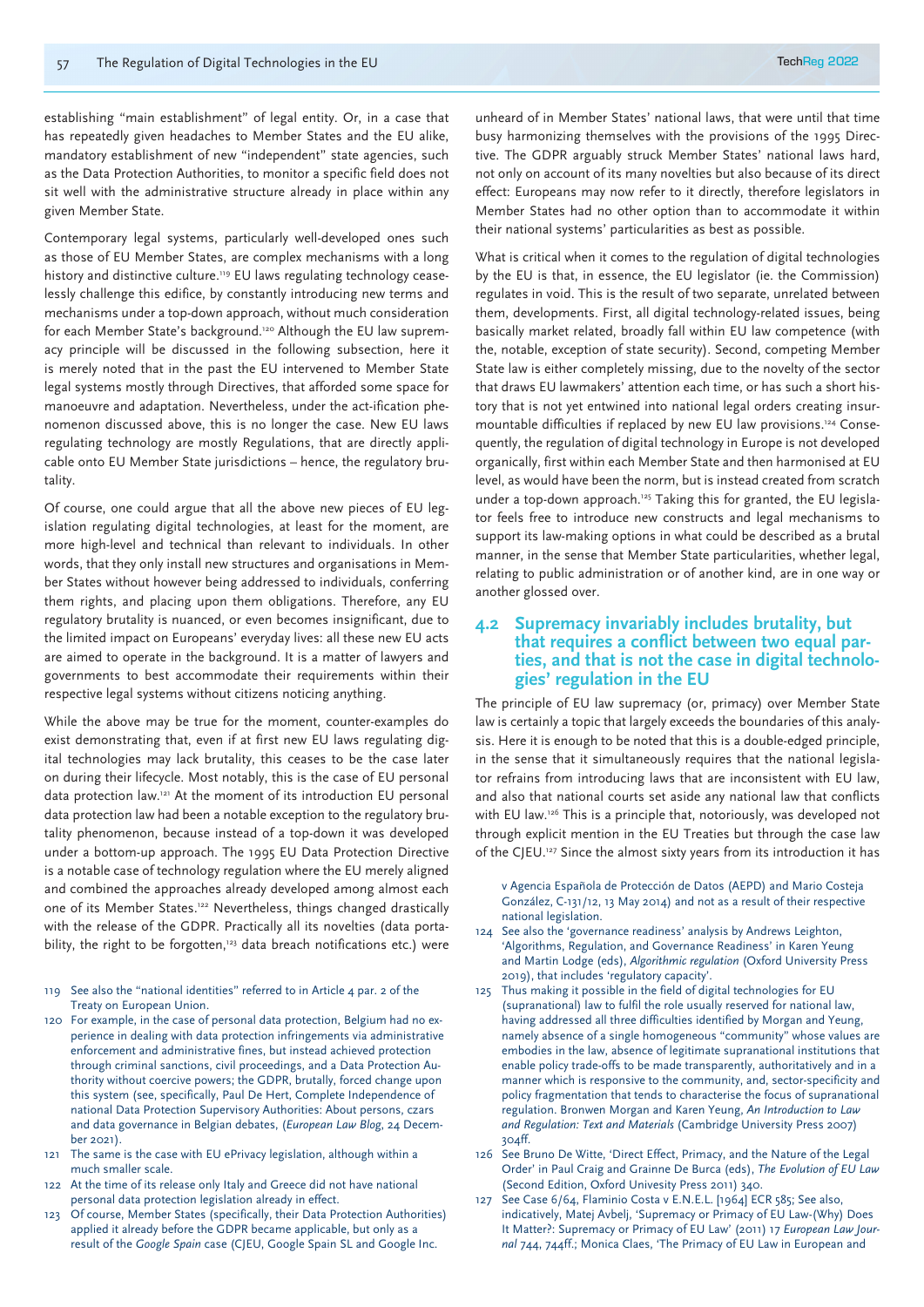fundamentally affected EU law, not only assisting its development but also bringing it on the ground at Member State level, in the sense that Europeans became directly affected by it.<sup>128</sup>

In the above sense, EU law supremacy invariably includes some regulatory brutality. Being prevalent and imposed on other legal norms or entire legal systems, it invariably requires that the latter are passed over, replaced, or made extinct. Notwithstanding the analysis whether this is ultimately the case with any legal system, $129$  the fact remains that supremacy necessarily includes conflict and imposing the will of the winner unavoidably leads to regulatory brutality towards the norms found at the wrong side of the spectrum. What is important, however, for the purposes of this analysis is that supremacy or primacy requires two equal opponents. Or, even if not equal, then at least two conflicting parties. Or, EU law supremacy "*comes into play only when there is an actual conflict between two norms that are both capable of being applied to the facts of a case*".130 Logically, therefore, primacy is irrelevant when only one player exists in the field.

This is exactly the case in EU's technology-relevant regulation: as seen above, most, if not all, new EU laws regulating technology do not have to deal with any Member State equivalents. They regulate their respective fields of activity from scratch, under a top-down approach. However, this is not what is expected under usual EU law circumstances: usually, Member States have well developed their own national laws, before witnessing them harmonized, or at any event brought together, through EU law. This bottom-up approach, that after all made rules to resolve conflict of laws necessary, is reversed in the regulation of digital technologies by the EU: in this case there is little or no national laws for EU law to be imposed on. In the absence of a local challenger, and therefore in lack of direct conflict, the principle of EU law supremacy does not apply.

Of course, such EU law making is in accordance with the fundamental principle of subsidiarity.<sup>131</sup> Pursuant to Article 5(3) TEU, "[u]nder the principle of subsidiarity, in areas which do not fall within its exclusive competence, the Union shall act only if and in so far as the objectives of the proposed action cannot be sufficiently achieved by the Member States, either at central level or at regional and local level, but can rather, by reason of the scale or effects of the proposed action, be better achieved at Union level". As invariably discussed in the Explanatory Memorandums of all acts discussed in this paper<sup>132</sup> it is mostly such "reason of the scale or effects of the proposed action" that invites sole EU law-making on digital technologies. At the same time, however,

National Law' in Anthony Arnull and Damian Chalmers (eds), *The Oxford Handbook of European Union Law* (Oxford University Press 2015).744ff.

- 128 See De Witte (n 126) 358ff.
- 129 See, indicatively, Justin Lindeboom, 'Why EU Law Claims Supremacy' (2018) 38 *Oxford Journal of Legal Studies* 337 with further bibliography. 130 De Witte (n 126) 342.
- 131 The principle of subsidiarity is a vast topic in EU law, constantly affected, and developed, by relevant case law as well; for a relatively recent update, summarizing also past views and critiques, see instead of all Federico Fabbrini, 'The Principle of Subsidiarity' in Robert Schütze and Takis Tridimas (eds), *Oxford Principles Of European Union Law: The European Union Legal Order: Volume I* (Oxford University Press 2018).
- 132 See, for example, AIA's section 2.2 ("The nature of AI, which often relies on large and varied datasets and which may be embedded in any product or service circulating freely within the internal market, entails that the objectives of this proposal cannot be effectively achieved by Member States alone") or DMA's section 2 ("Digital players typically operate across several Member States, if not on an EU-wide basis, which, today, is particularly the case for services such as online advertising, online social networking services, online marketplaces, cloud computing services, online search services, video-sharing platform services, number-independent interpersonal communication services or operating systems").

one cannot but wonder whether the very nature of digital technologies themselves (or, essentially, of the internet) does not unavoidably make anything digital an exclusive area of competence for EU law or not.

At any event, what we are left with in practice when the EU regulates digital technologies is pure regulatory brutality. New regulatory systems, with their own definitions, principles and enforcement mechanisms, are superimposed onto Member State laws that have nothing comparable or even similar in effect. There can be no discussion of EU law primacy in this case because there is nothing conflicting with it in Member State law. On the contrary, there is brutality because entirely new legal systems developed centrally in Brussels have to be accommodated within each Member State's legal circumstances. They need to interact and interplay with them. However, because, by virtue of the act-ification phenomenon discussed above, EU law is directly applicable, there is not even the slightest space for flexibility for Member States. The local legal system needs to make space for the new EU laws as best as possible – the newcomer is not allowed to budge even an inch from its original position.

Some practical examples could illustrate the above point about pure regulatory brutality (or the combination of brutality and act-ification and mimesis) better. Under the GDPR mimesis phenomenon practically all new EU laws regulating technology establish new enforcement mechanisms to monitor their implementation at national level (see *above*). These new state agencies and their personnel are afforded with powers and privileges under EU law that may not be compatible with similar state agencies in each Member State. The act-ification phenomenon then forces each Member State to bend its own internal public administration rules to establish such new agencies as the EU law prescribes, rather than vice versa. Similarly, all of the above EU laws afford their respective enforcement mechanisms with one or another type of investigative powers; however, investigative powers as such may be exercised within any given Member State by specific state authorities only. By requiring an extension of alteration of these rules, EU technology-relevant law forces the national legislator to revisit the whole national system of state-run investigations. Or, by detailing the introduction of new certification mechanisms, EU technology-relevant regulation forces the national certification system already in place to adapt accordingly.

The same above examples are useful also in order to delineate the relationship between the brutality phenomenon identified here and full or maximum (or, for the same purposes, minimum) harmonisation in EU law. Within a maximum harmonization context, EU law allows practically no space for Member State law differentiations within a specific domain.133 However, the level of differentiations (if any) is not at all of interest within the brutality phenomenon. It is not local regulatory autonomy that is at stake here. The brutality phenomenon takes any harmonization, regardless whether minimum or maximum, as a given. Instead, it focuses on the effect of newly released horizontal (broadscope) EU law on existing Member State legal systems. The question then is, for example, not whether Member States are allowed to deviate, for example from the AIA provisions, and if yes, by how much.

133 In Weatherill's words 'a measure which asserts the EU as the exclusive site of rulemaking within the material scope [is described] as maximum harmonisation, while, by contrast, EU measures which permit scope for Member States to prefer stricter rules above the agreed EU norm will be called minimum measures' (Stephen Weatherill, 'The Fundamental Question of Minimum or Maximum Harmonisation' in Sacha Garben and Inge Govaere (eds), *The Internal Market 2.0* (Hart Publishing 2021); see also Stephen Weatherill, 'Consumer Policy' in Paul Craig and Gráinne de Búrca (eds), *The Evolution of EU Law* (3rd edn, Oxford University Press 2021) 898ff.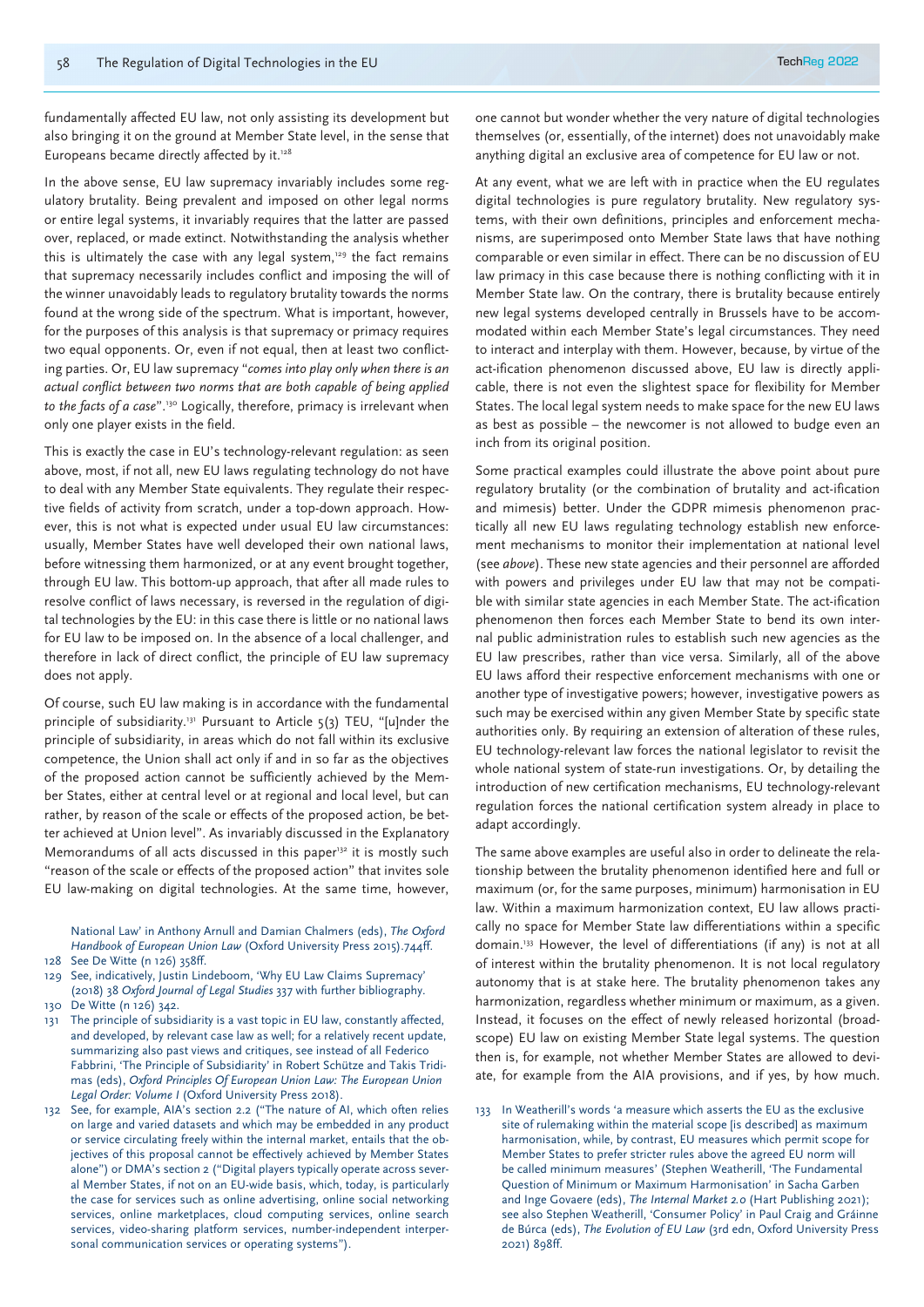Instead, the question is how the AIA provisions themselves, being new and unprecedented within most (if not all) Member States' legal systems, interact with already existing and operating mechanisms. It is this interaction, that is inevitably brutal in the above sense, that is of interest here.

Admittedly the above examples do not pertain to the core of new EU legislation, but rather to its periphery. Nevertheless, they become important while applying it. Directors or employees within newly established agencies that cannot be properly placed under a public administration system will have trouble not only getting paid and insured, but also when interacting with (other?) civil servants. A mix-up in courts' and state agencies' roles means that significant delays will be caused to the very persons new EU laws wish to protect, meaning individuals. Certifications or other assisting mechanisms may take years to become effective, creating problems in the market anticipating them.

At the end of the day, regulatory brutality by EU law is a phenomenon viewable where no Member State law exists already. Nevertheless, the prevalence of technology has brought this phenomenon to the fore. While in the past fields where no Member State law existed were expected to be the minority, and thus EU law mostly held a reconciliatory, common denominator role, this is no longer the case, at least in technology-relevant fields. By now a complete reversal of roles has taken place. In part because of the pace of change and the significant resources needed to keep up, and in part because of the practical realization by Member States that EU law will unavoidably supplant or supplement their efforts soon enough,<sup>134</sup> technology-relevant law-making is, tacitly, left to the EU.<sup>135</sup> The importance of this finding is increased due to the increase of the importance of technology in our everyday lives. As a result, more and more new EU laws enter directly (through the act-ification" phenomenon) into the lives of Europeans. Because they are drawn from scratch under a top-down rather than a bottom-up approach, they inevitably develop a brutality effect by the time they land at Member States' jurisdictions.

#### **4.3 Regulatory brutalism as the case where (Brownsword's) regulatory-instrumentalism hurts coherentism**

In his seminal work *Law, Technology and Society*",<sup>136</sup> Brownsword constructs two ideal-typical mind-sets under which a legislator could engage with new technologies: under the mind-set of "regulatory-instrumentalism"137 legal rules are seen as means to implement whatever policy goals have been adopted by the State; the adequacy and utility of the law is to be assessed by its effectiveness in delivering these goals. Under the "coherentism" mind-set, the adequacy of the law is to be assessed by reference to the doctrinal consistency and integrity of its

- 134 Particularly taking into account that 'the EU better regulation system is one of the most advanced in the world' (Felice Simonelli and Nadina Iacob, 'Can We Better the European Union Better Regulation Agenda?' (2021) *European Journal of Risk Regulation* 11).
- 135 For example, in the case of AI regulation, Smuha notes 'Europe's intention to enjoy a first mover advantage in this regulatory field' (p.75), also taking for granted, within an AI regulation competitive context, that the EU speaks for all its Member States (Nathalie A Smuha, 'From a "Race to AI" to a "Race to AI Regulation": Regulatory Competition for Artificial Intelligence' (2021) 13 *Law, Innovation and Technology*).
- 136 Brownsword (n 13).
- 137 On 'instrumentalism' in the politics of policy instruments see also Stephen H Linder and B Guy Peters, 'Instruments of Government: Perceptions and Contexts' (1989) 9 *Journal of Public Policy*; as well as, Christopher C Hood and Helen Z Margetts, *The Tools of Government in the Digital Age: Second Edition* (2nd edition, Palgrave Macmillan 2007) 179ff.

rules.138 The author then argues that a shift from a coherentism to a regulatory-instrumentalist mind-set is taking place, associated with the emergence of technologies.<sup>139</sup>

Brownsword, justifiably, develops his arguments within the context of a single jurisdiction. His examples are taken from EU law, remaining however at EU level. The relationship with Member State law is not examined. Assuming that Member State law, as an older system of law, has been developed under a coherentism mind-set, and that current EU technology-relevant law is being developed under a regulatory-instrumentalist mind-set,<sup>140</sup> what happens when the two (inevitably) collide? To our mind, it is then that the phenomenon of regulatory brutalism is noted. The EU wishing to reach specific results, through act-ification of its rule-making, imposes new rules and processes on Member State law, regardless whether these hurt the latter's coherence.

But, do the foregoing hurt the regulation of digital technologies? Notwithstanding the impossibility of agreeing what would actually hurt or benefit the regulation of technology, the fact remains that coherentism may be overrated while regulating technology: again in Brownsword's words, "*on the face of it, coherentism belongs to relatively static and stable communities, not to the turbulent times of the twenty-first century*".141 If this is the case, then some regulatory brutality while implementing regulatory-instrumentalism by the EU may not be such a bad thing after all. New technologies raise new challenges, competitive regulation has become a global trend by now, and speed of reaction justifies some law-making violence in applying new norms in order to meet these challenges as best as possible. Regulatory brutality is therefore a necessary evil in the effort of Europeans to stay on the global top of regulating new technologies – if not imposing their own model to everybody else, under a "Brussels' effect" approach.<sup>142</sup>

There are, however, limits to such regulatory brutalism. Brownsword notes that "*whatever their [regulatory] interventions, they must always be compatible with the preservation of the commons* [the essential pre-conditions for human social existence] *– or, at any rate, with the relevant principles for the use of technological measures that have been agreed in a particular community".*143 Indeed, regulatory brutalism is not allowed to go beyond this point, to break the basics of any particular Member State's legal system. Coherence within any legal system is important as such – regardless of whether one adheres to Dworkin's approach-,<sup>144</sup> the fact remains that, at least within EU law, coherence is proclaimed at the highest possible level: Article 11, para. 3 of the Treaty on European Union (TEU) states that "the European Commission shall carry out broad consultations with parties concerned in order to ensure that the Union's actions are coherent and transparent". Hence, coherence

- 138 Brownsword (n 13) 192.
- 139 Brownsword (n 13) 192ff.
- 140 See Brownsword (n 13) 196 on the Commission's 'perfectly clear' regulatory-instrumnetalist mind-set.
- 141 Brownsword (n 13) 198; For a discussion of the coherence test by the ECJ and the distinction between coherence and consistency see Hendrik M Wendland, 'When Good Is Not Good Enough: A Comparative Analysis of Underinclusiveness and the Principle of Coherence under Proportionality Review' (2018) 25 *Maastricht Journal of European and Comparative Law* 332; Stefano Bertea, 'Looking for Coherence within the European Community\*' (2005) 11 *European Law Journal* 154.
- 142 See Anu Bradford, 'The Brussels Effect' in Anu Bradford, *The Brussels Effect* (Oxford University Press 2020).
- 143 Brownsword (n 107) 198.
- 144 Who 'famously argued that one of the characteristic aspirtions of legal (especially judicial) practice is that it should be principled in its approach, displaying a certain kind of integrity, and concomitantly that the body of legal doctrine (together with its underlying jurisprudence) should be coherent' (see, instead of all, Brownsword [n 13] 134 with further bibliography).